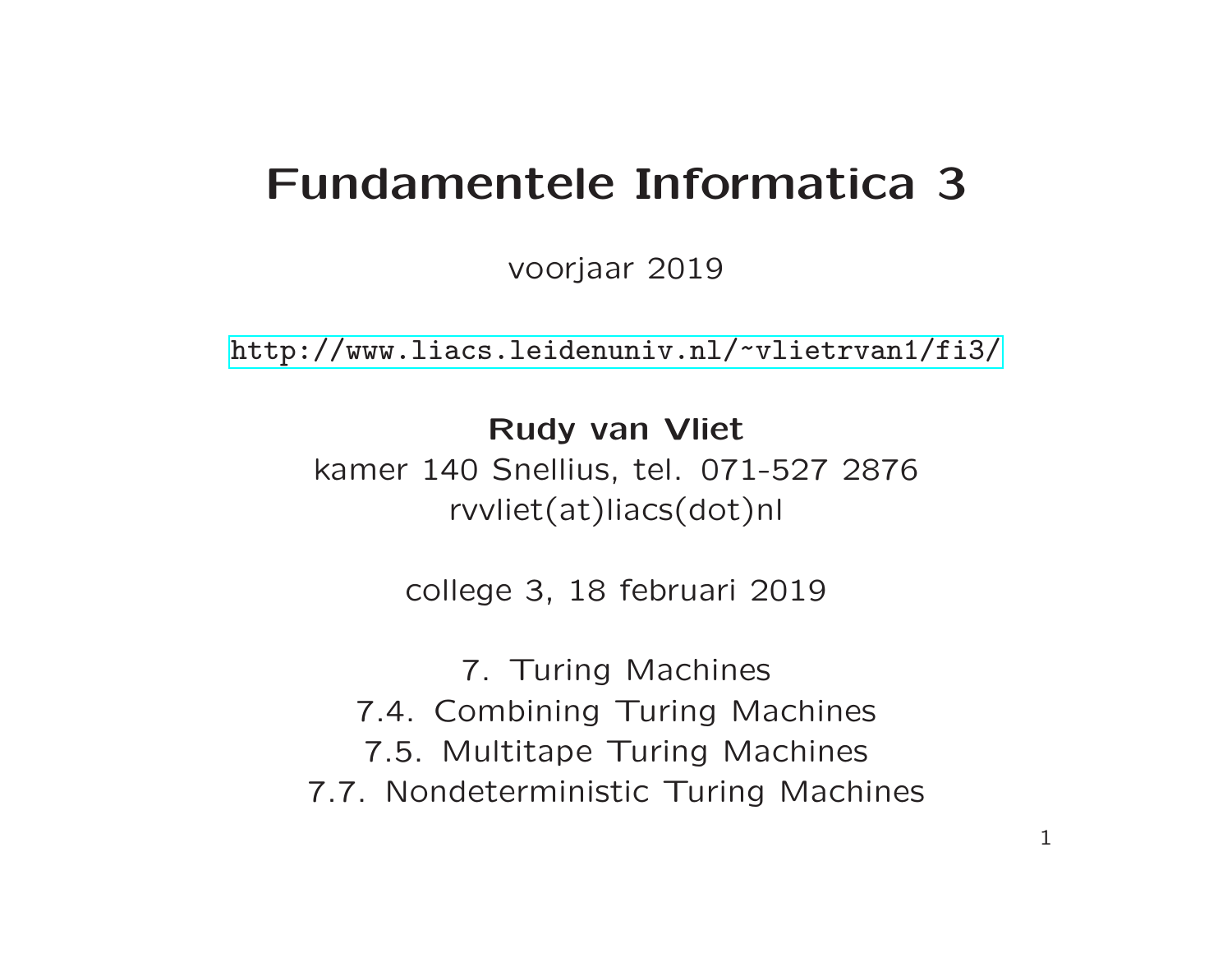# 7.4. Combining Turing Machines

#### Example.

A TM for 
$$
f(x) = a^{n_a(x)}
$$

 $x = aababba$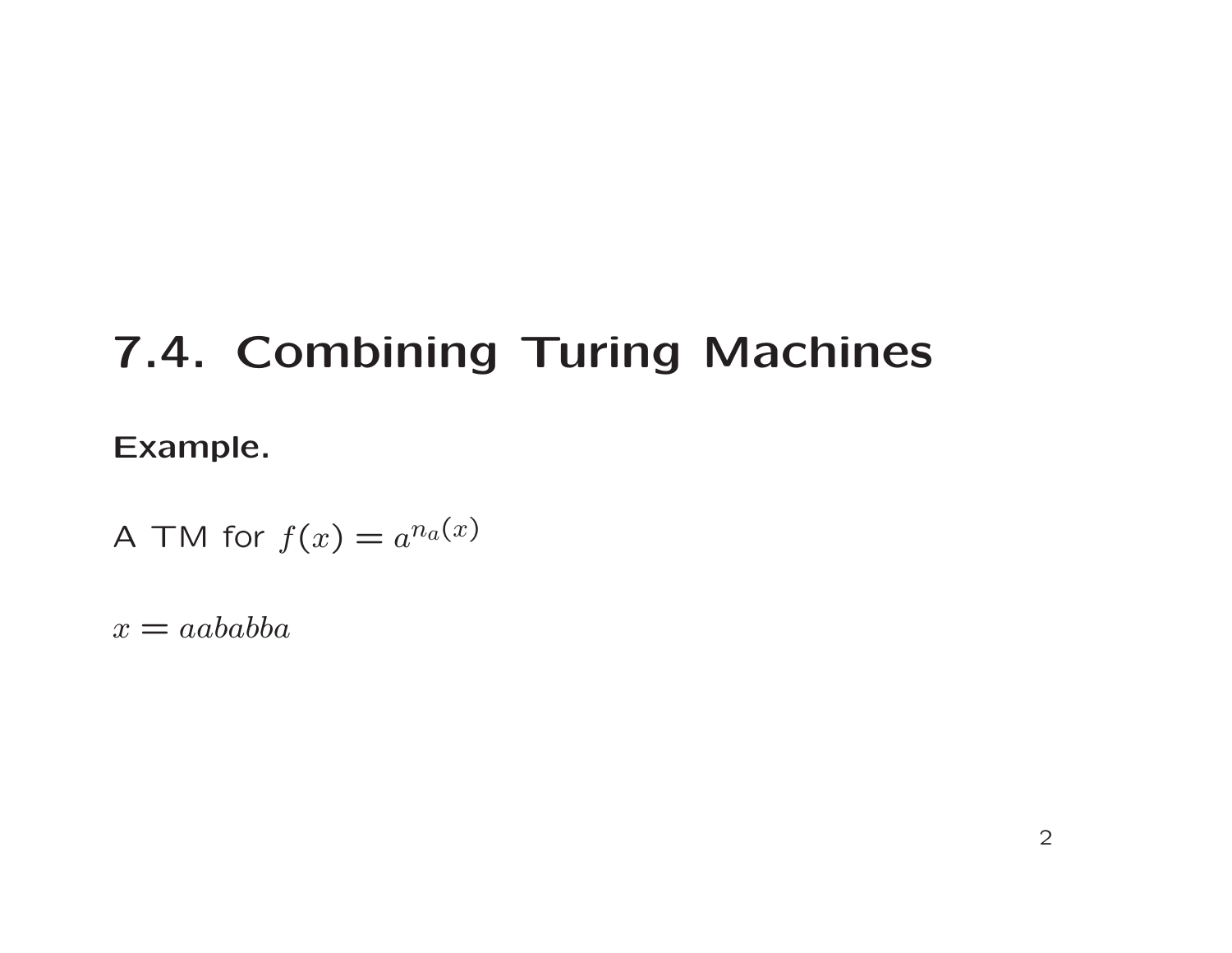## Example.

A TM for  $f(x) = a^{n_a(x)}$ 

 $x = aababba$ 

$$
\begin{array}{ccccccccc}\n\Delta & a & a & b & a & b & b & a \\
\Delta & a & a & \Delta & a & b & b & a \\
\Delta & a & a & a & b & b & a \\
\Delta & a & a & a & \Delta & b & a \\
\Delta & a & a & a & b & a \\
\Delta & a & a & a & \Delta & \Delta \\
\Delta & a & a & a & a & \Delta & \Delta \\
\Delta & a & a & a & a & \Delta & \Delta & \Delta \\
\Delta & a & a & a & a & \Delta & \Delta & \Delta\n\end{array}
$$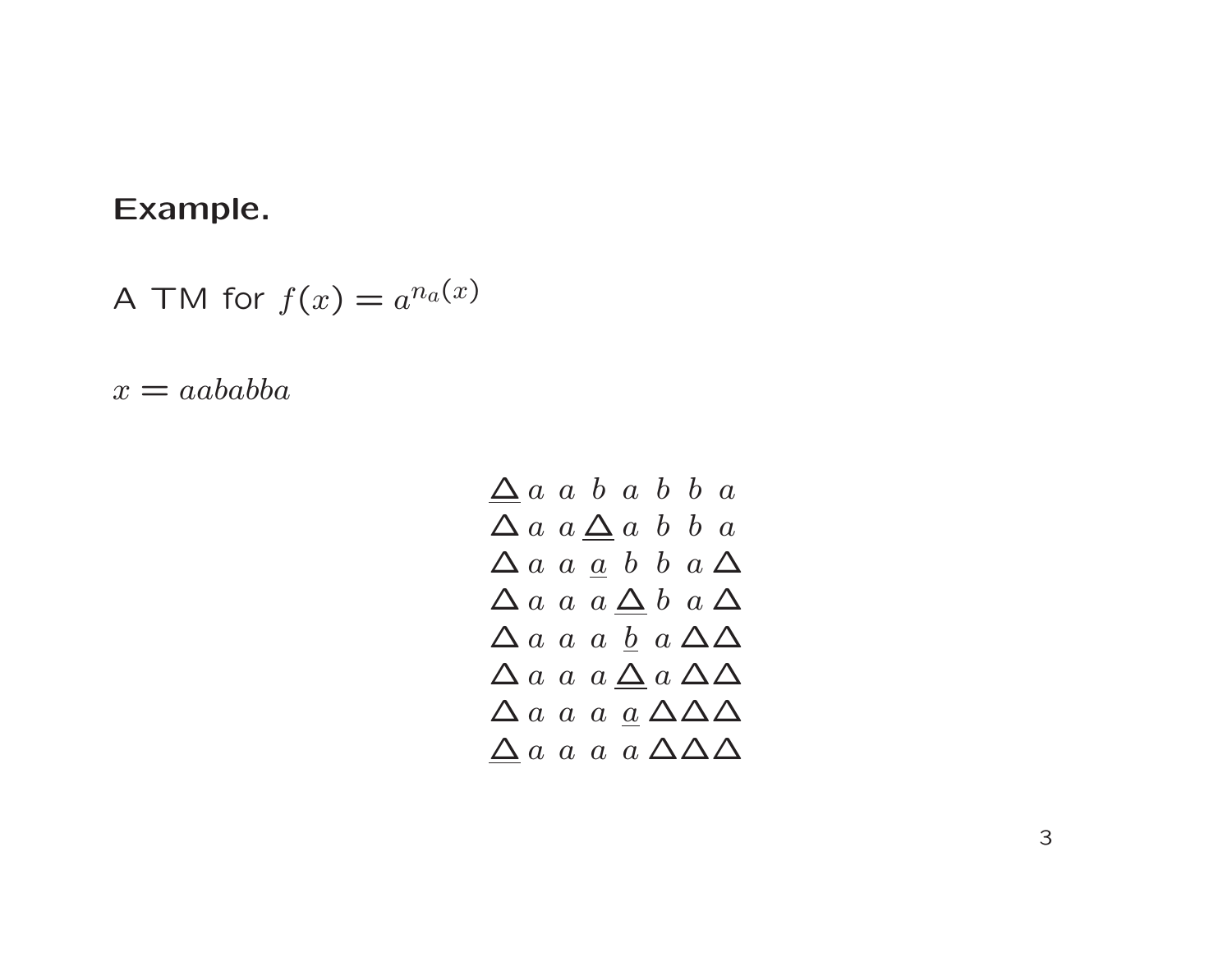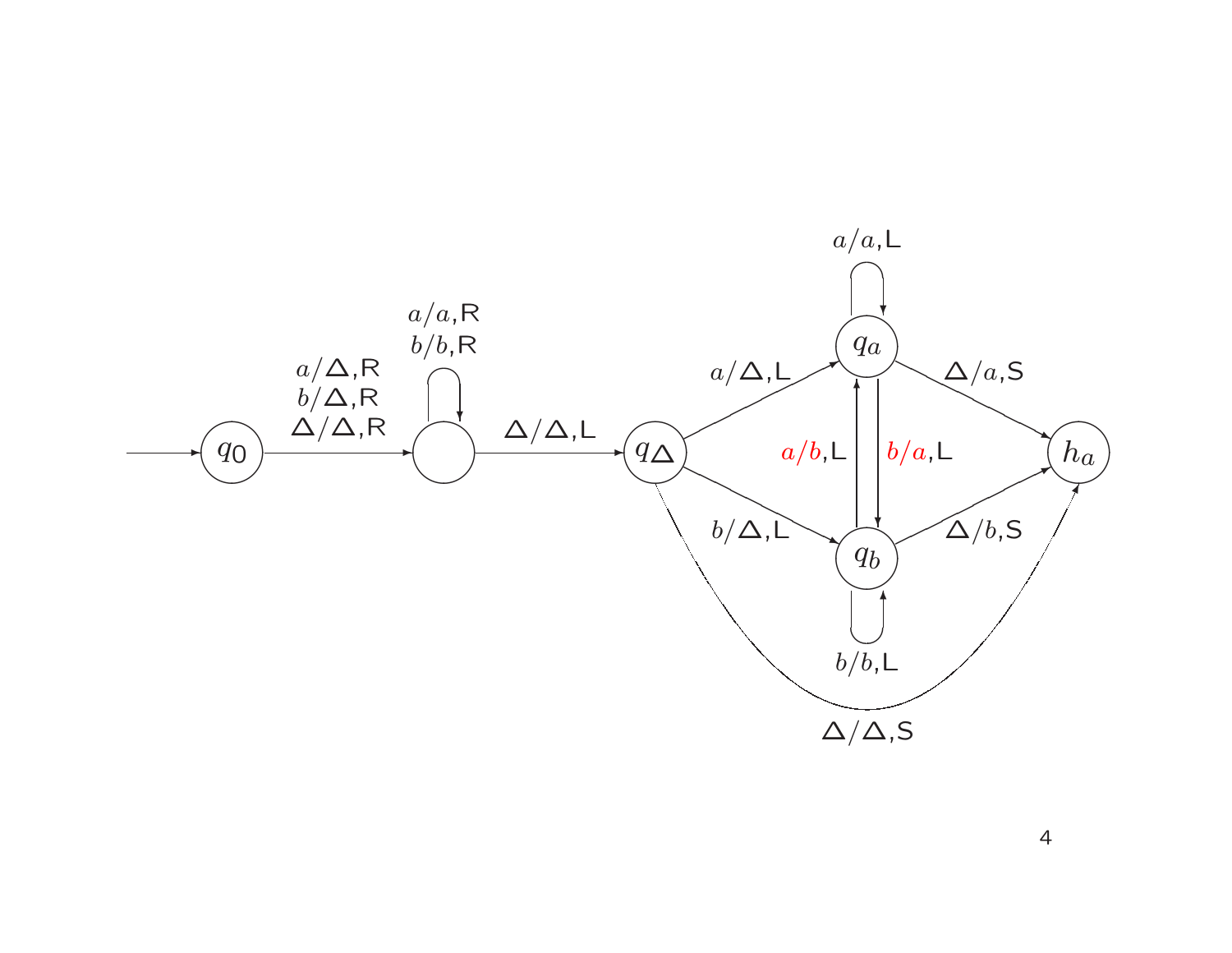## Example 7.20. Inserting and Deleting <sup>a</sup> Symbol

Delete: from  $y\sigma z$  to  $yz$ 

*Insert*( $\sigma$ ): from  $yz$  to  $yzz$ 

N.B.: <sup>z</sup> does not contain blanks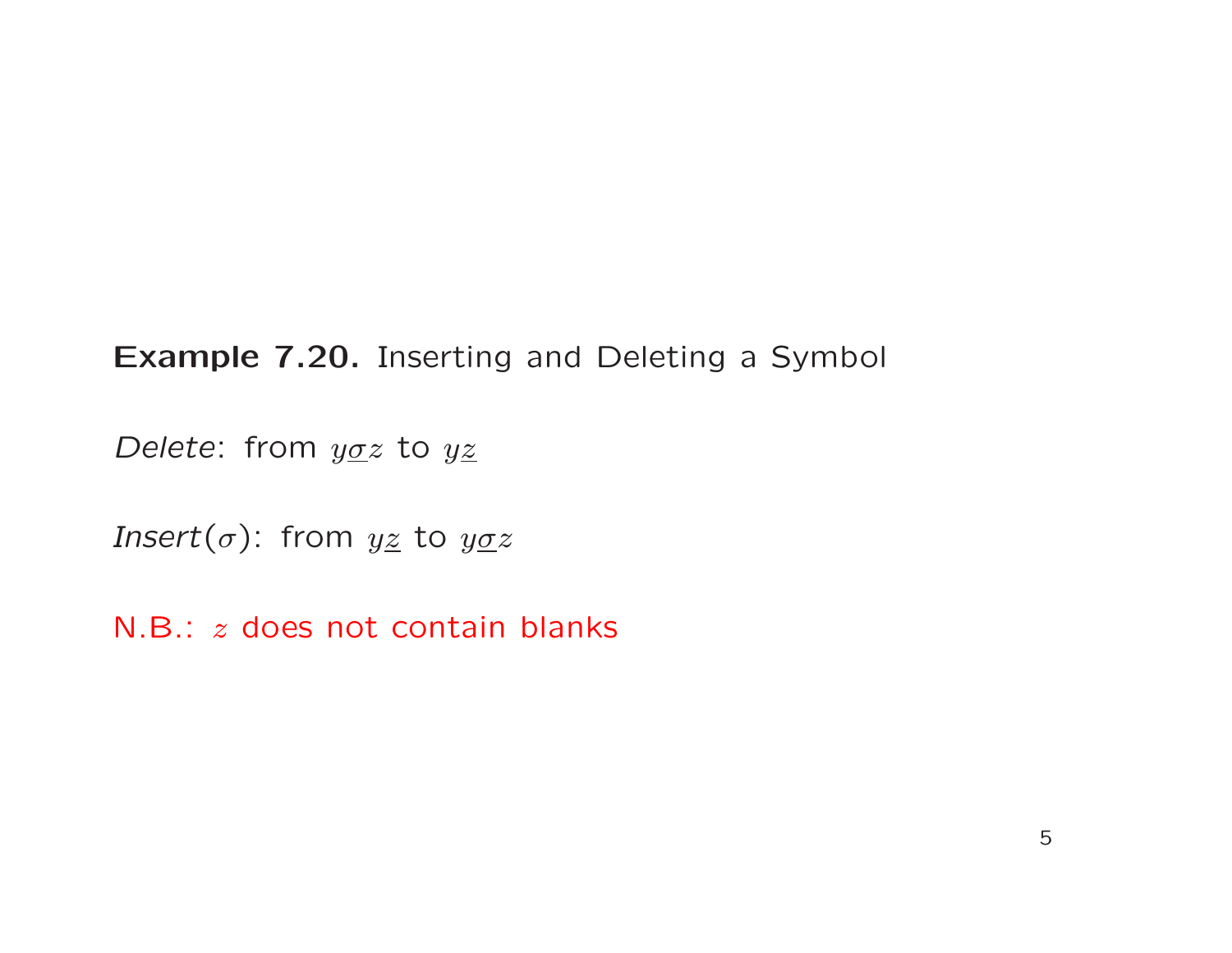TM  $T_1$  computes  $f$ 

TM  $T_2$  computes  $g$ 

TM  $T_1T_2$  computes ...

$$
T_1 \longrightarrow T_2
$$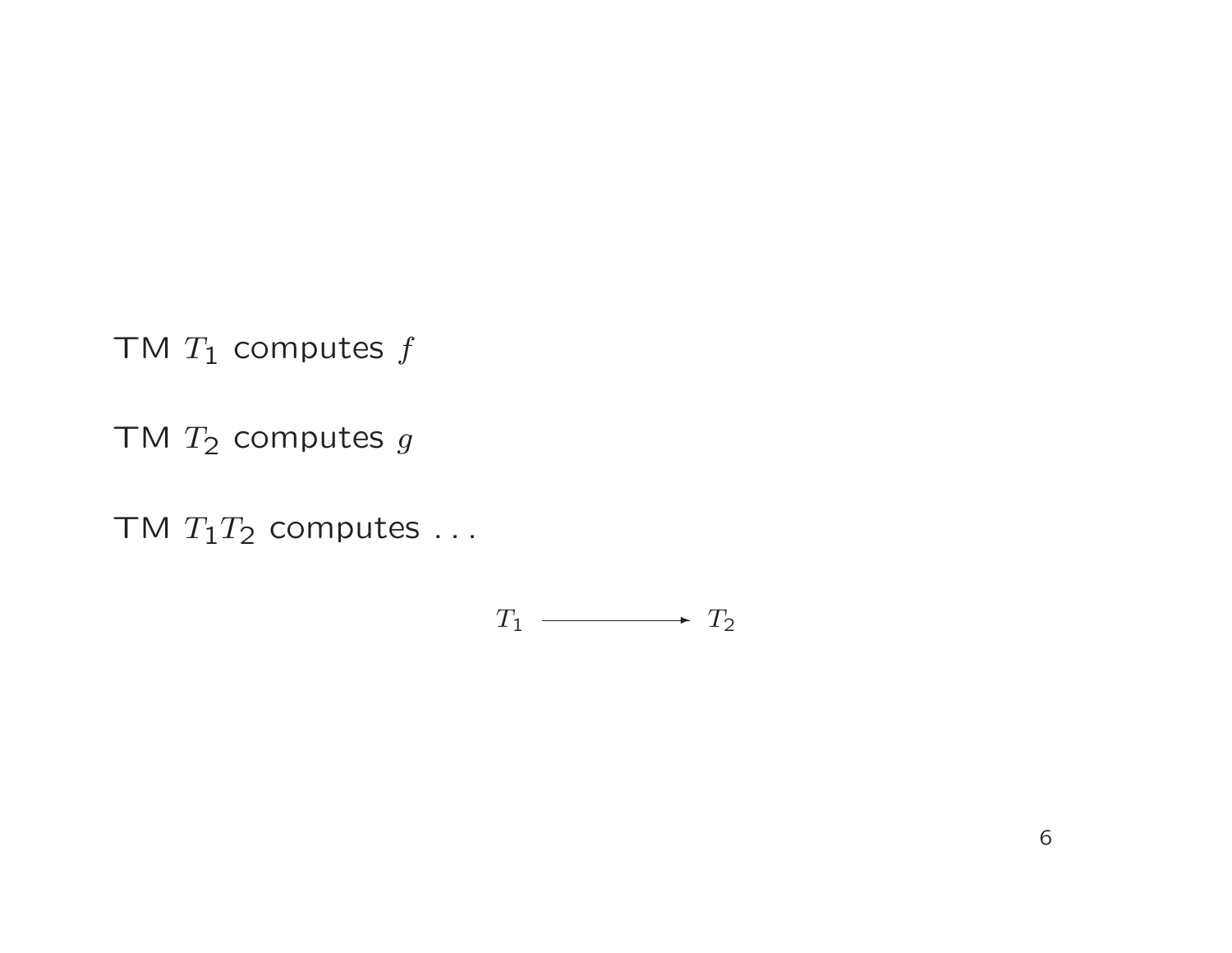## Example 7.17. Finding the Next Blank or the Previous Blank

NB

PB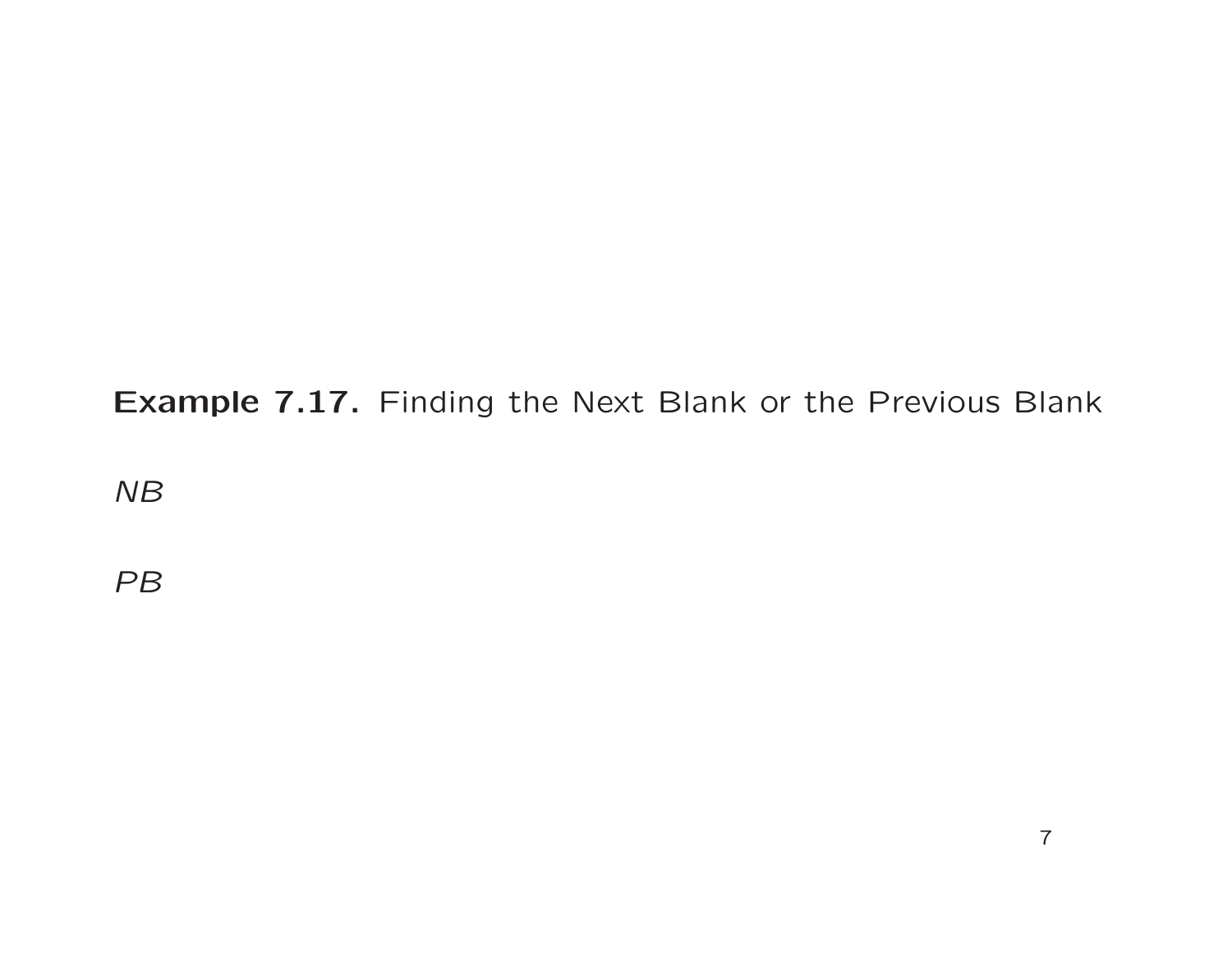## Example 7.18. Copying a String

Copy: from  $\Delta x$  to  $\Delta x \Delta x$ 

 $x = abaa$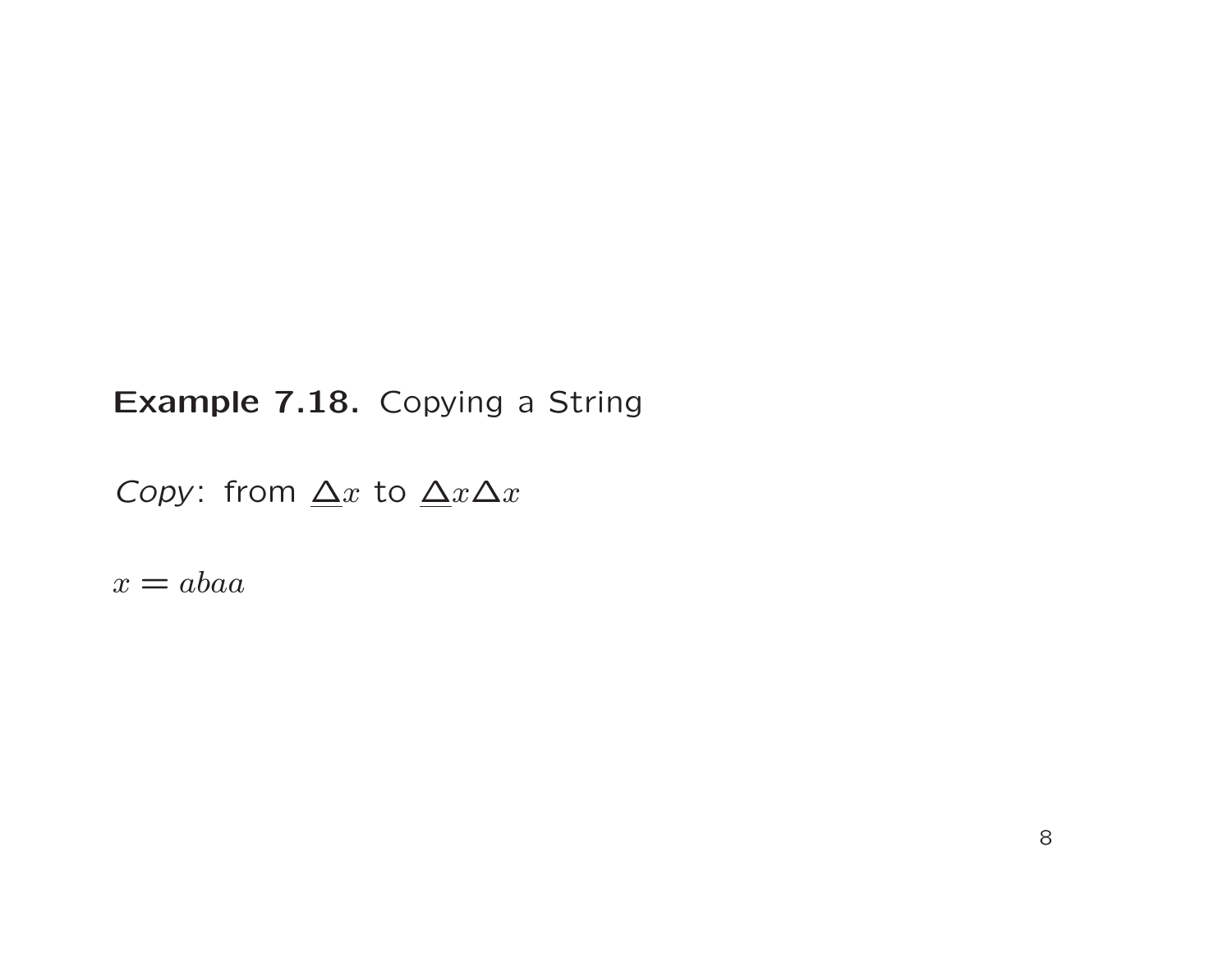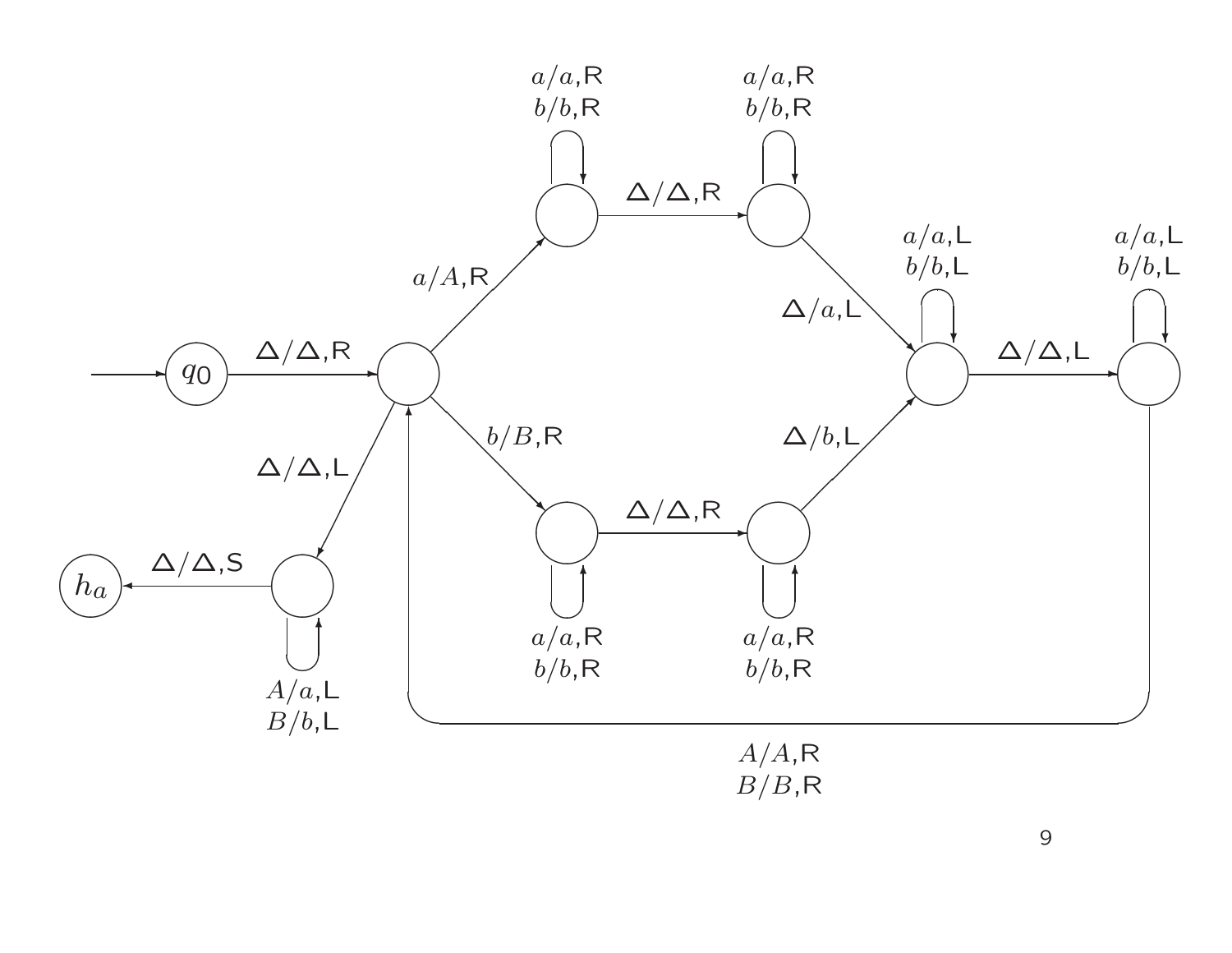A slide from lecture 2

Example 7.10. The Reverse of a String

 $\Delta a$  a b a b  $\Delta A a b a b$  $\Delta A a b a A$  $\Delta Ba \; b \; aA$  $\triangle BAb$  a A  $\triangle B A b A A$  $\triangle$ BA b AA  $\triangle BABA$  $\Delta b$  a b a a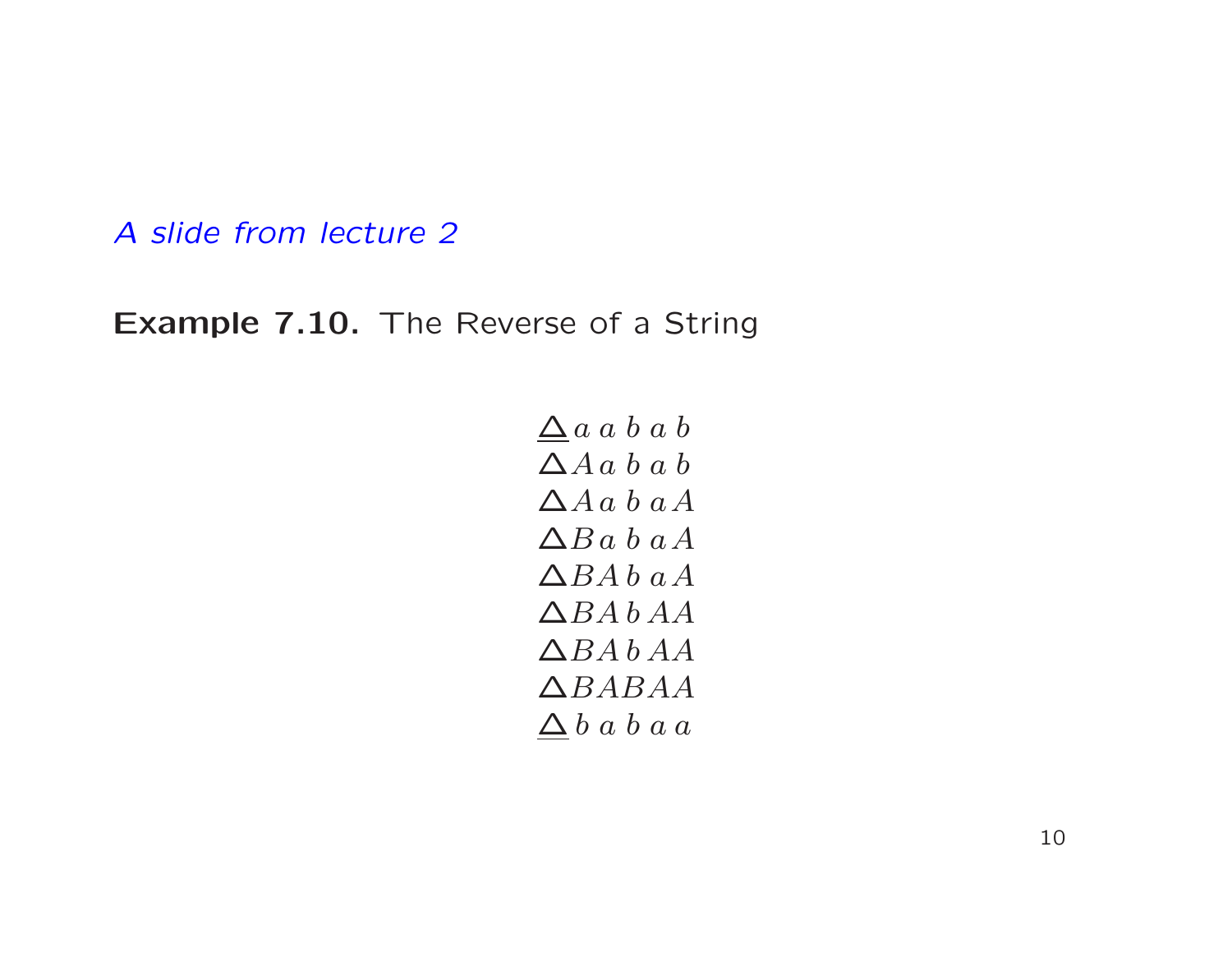Example 7.24. Comparing Two Strings

Equal: accept  $\triangle x \triangle y$  if  $x = y$ , and reject if  $x \neq y$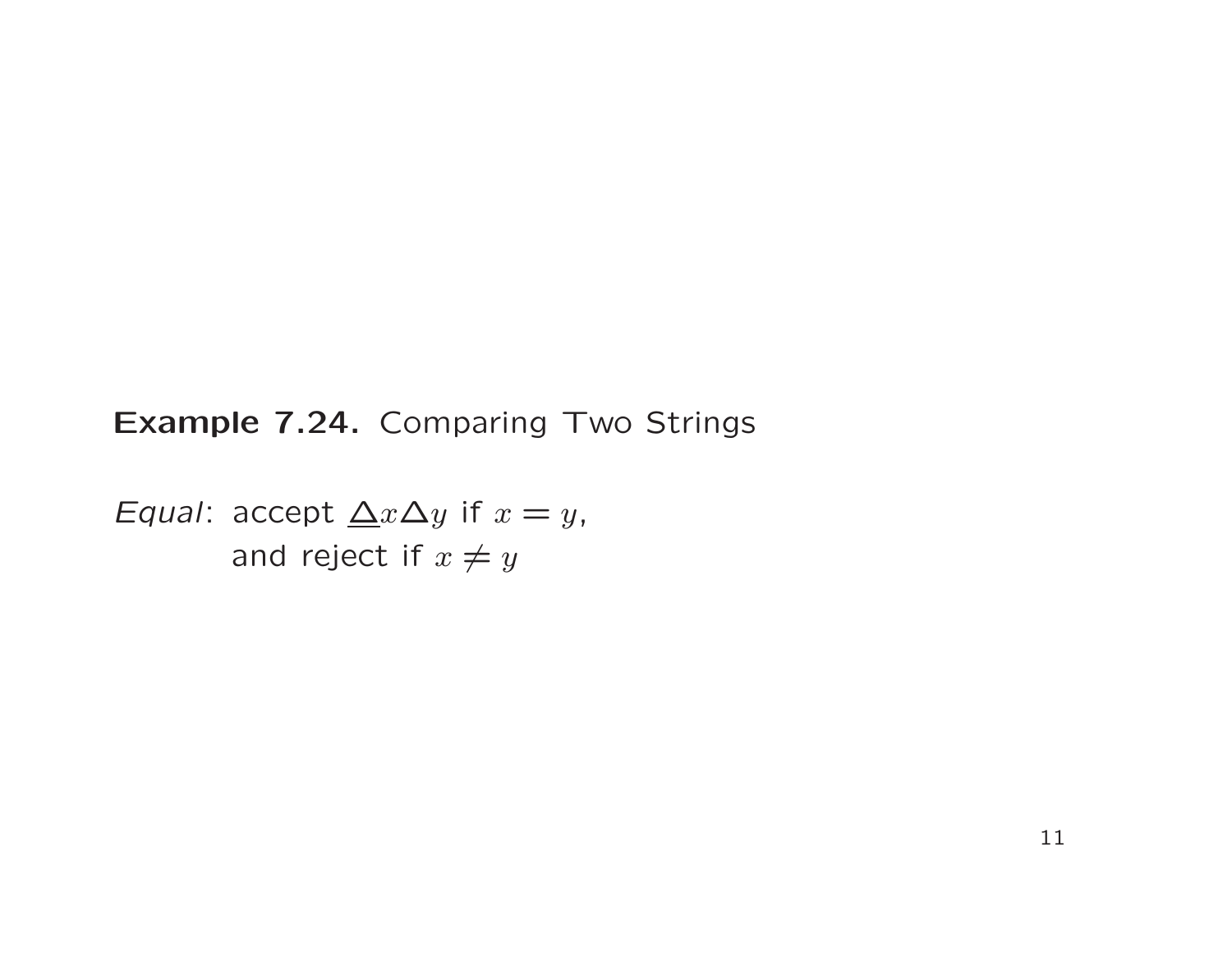An exercise from exercise class 2

### Exercise 7.17.

For each case below, draw a TM that computes the indicated function.

e.  $E: \{a,b\}^* \times \{a,b\}^* \rightarrow \{\textsf{0},\textsf{1}\}$ defined by  $E(x,y) = 1$  if  $x = y$ ,  $E(x,y) = 0$  otherwise.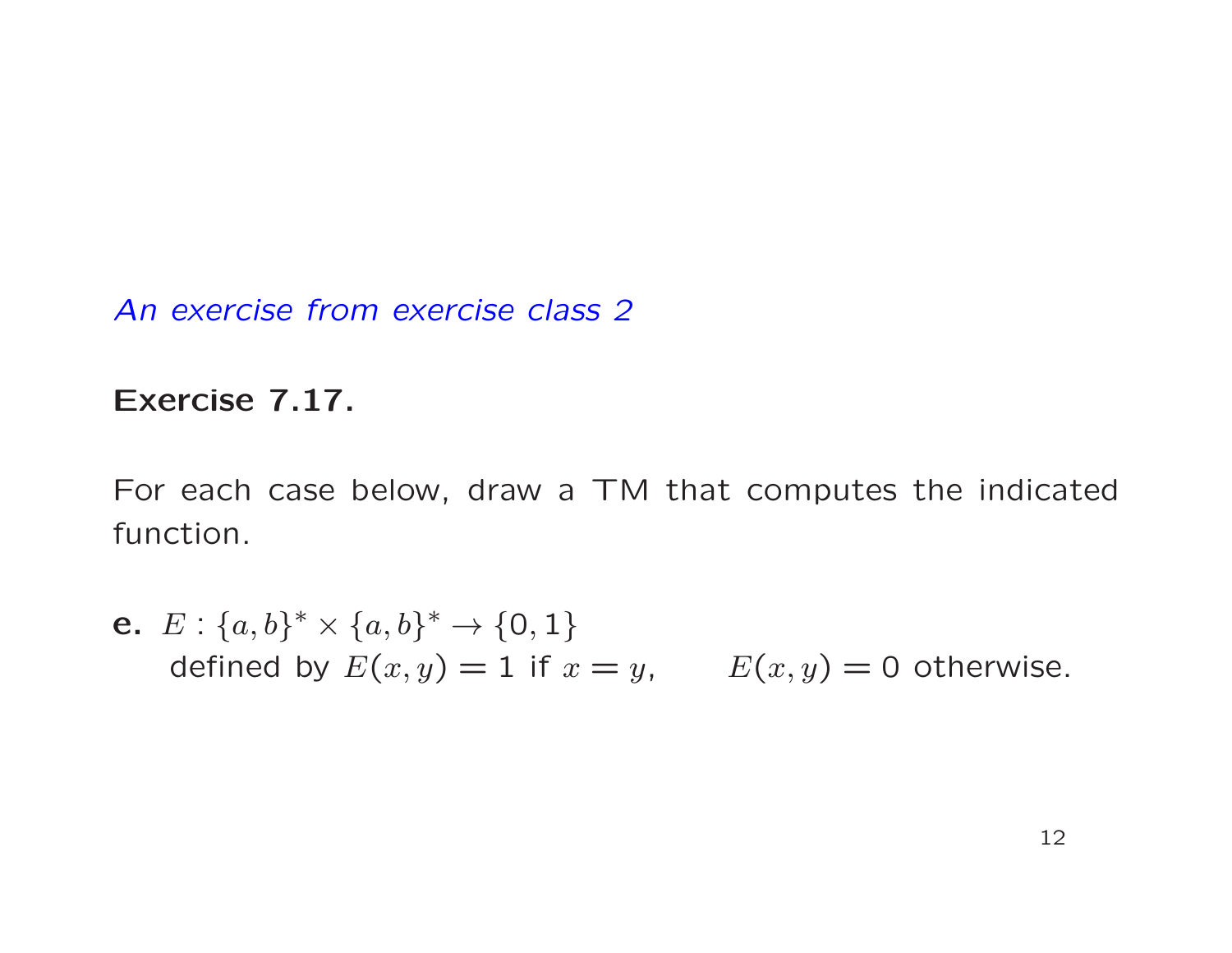Example 7.25. Accepting the Language of ...

 $Copy \rightarrow NB \rightarrow R \rightarrow PB \rightarrow Equal$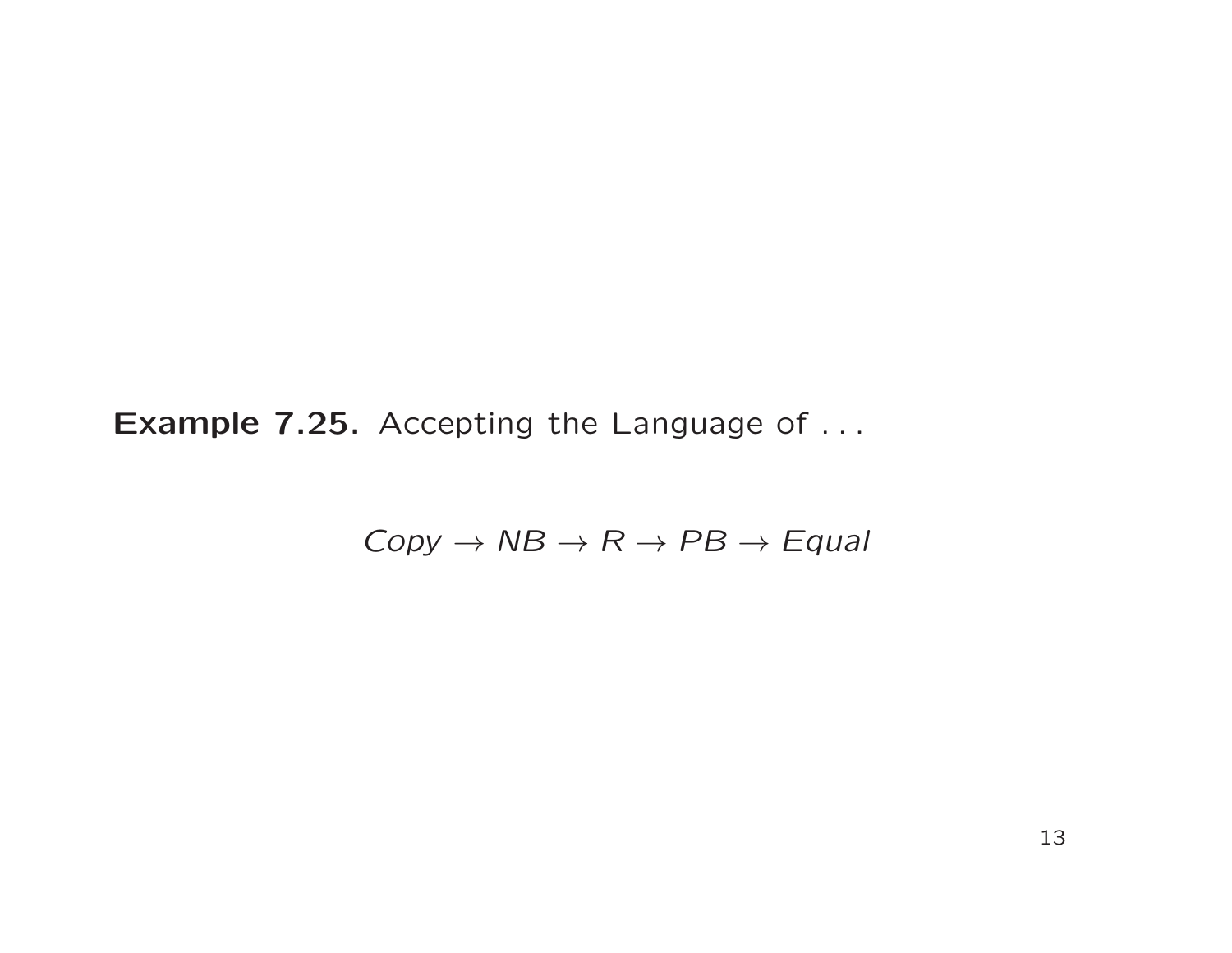Example 7.25. Accepting the Language of Palindromes

 $Copy \rightarrow NB \rightarrow R \rightarrow PB \rightarrow Equal$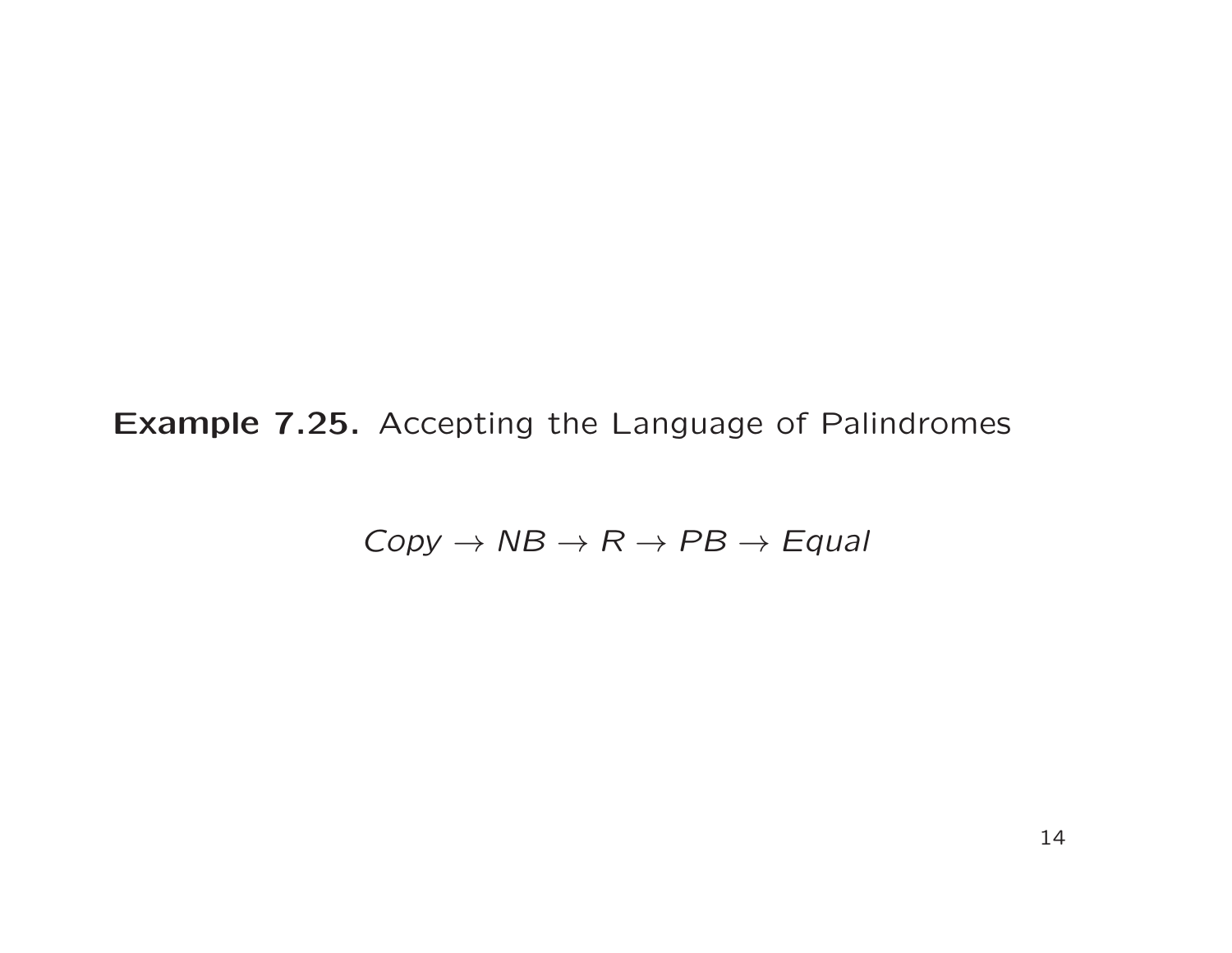Example 7.21. Erasing the Tape

From the current position to the right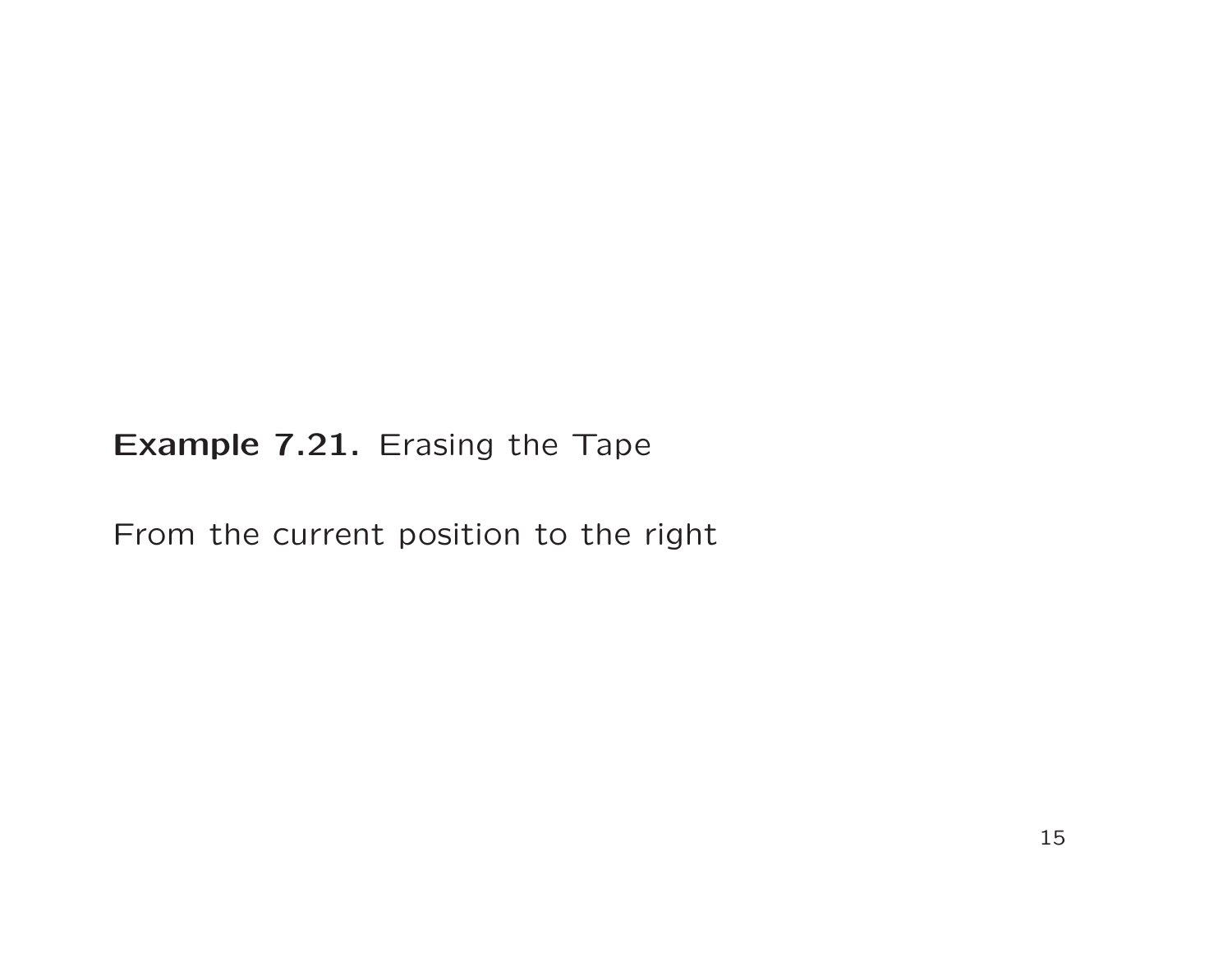Many notations for composition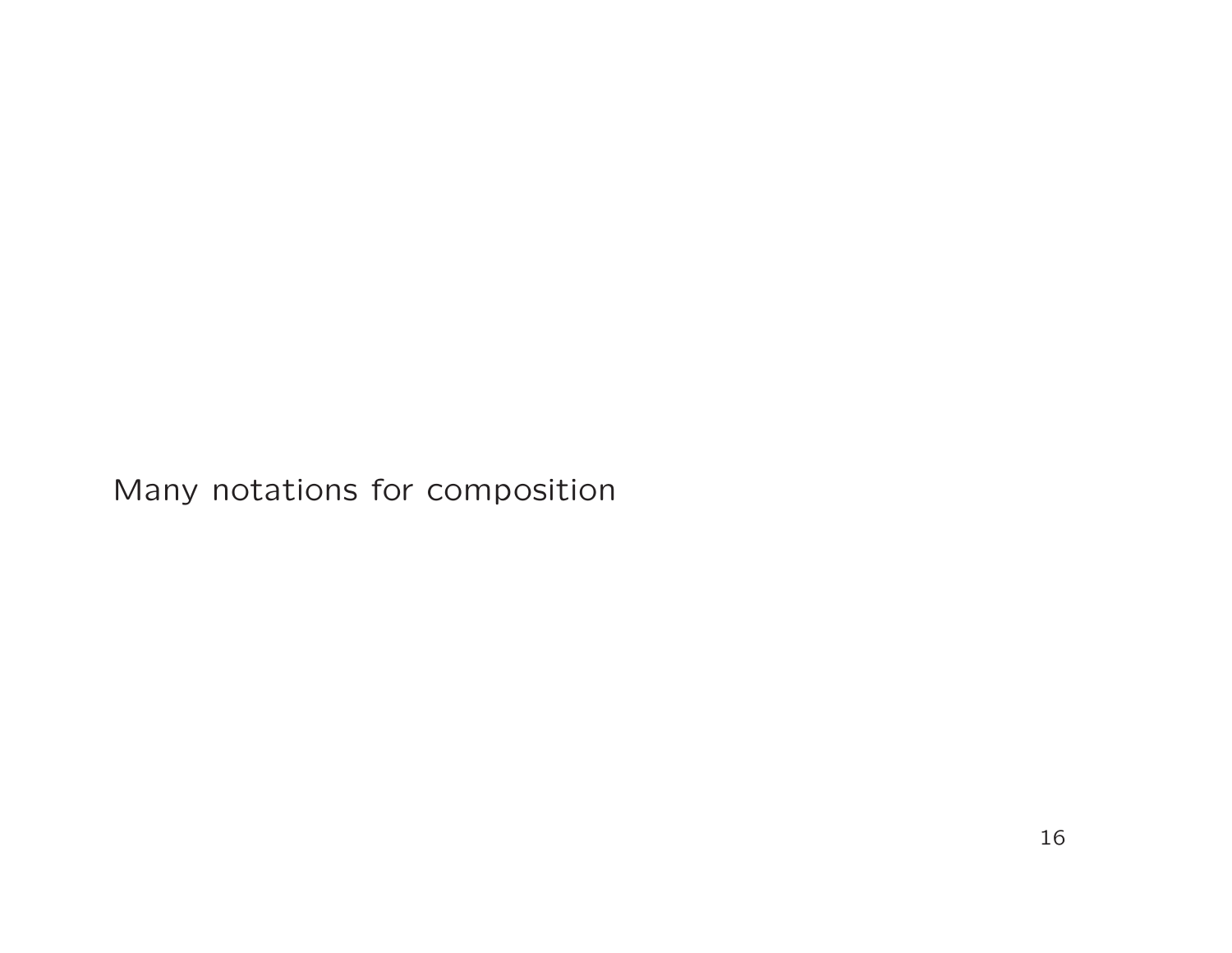## 7.5. Multitape Turing Machines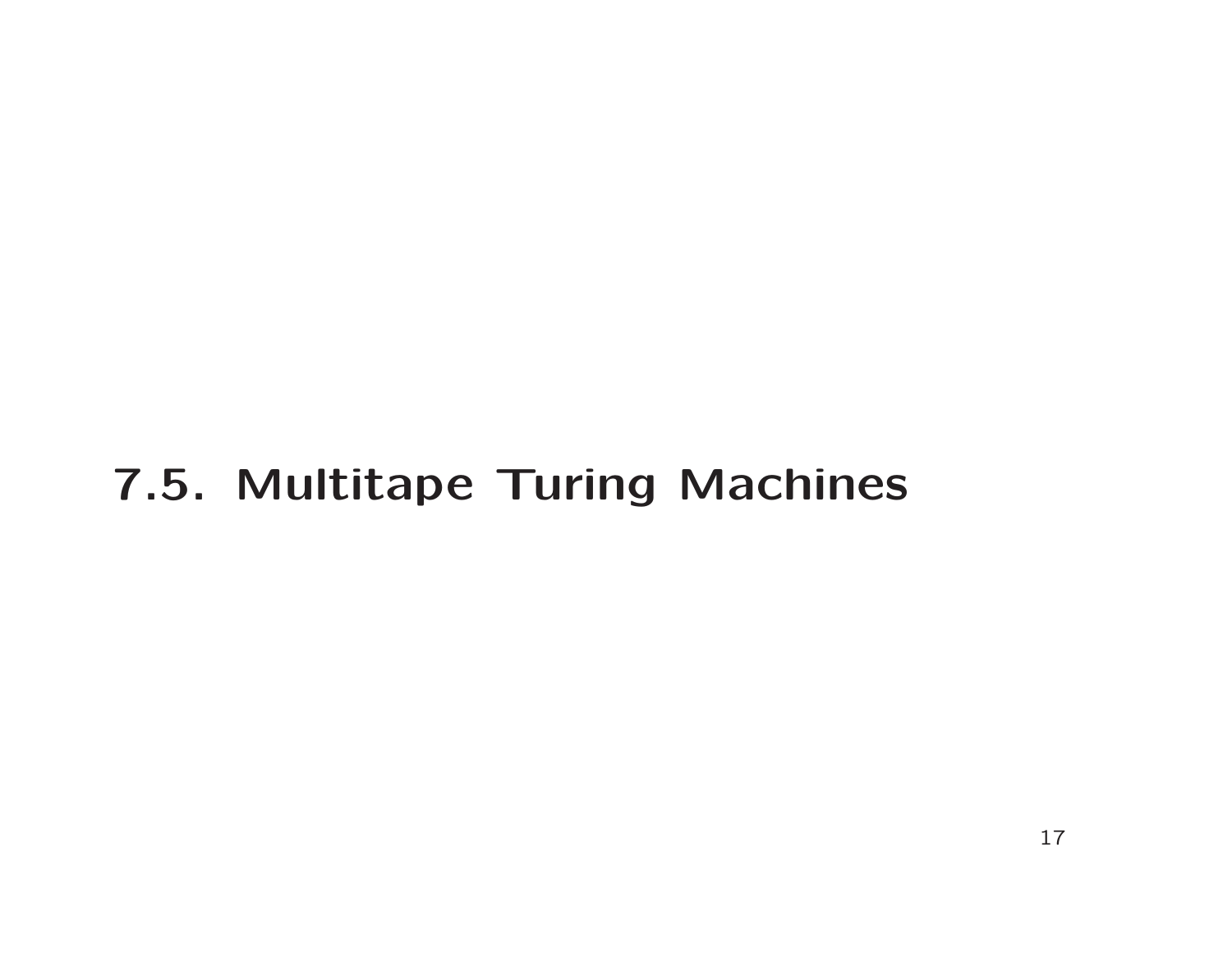Example 5.3. A PDA Accepting the Language AnBn

$$
AnBn = \{a^i b^i \mid i \ge 0\}
$$

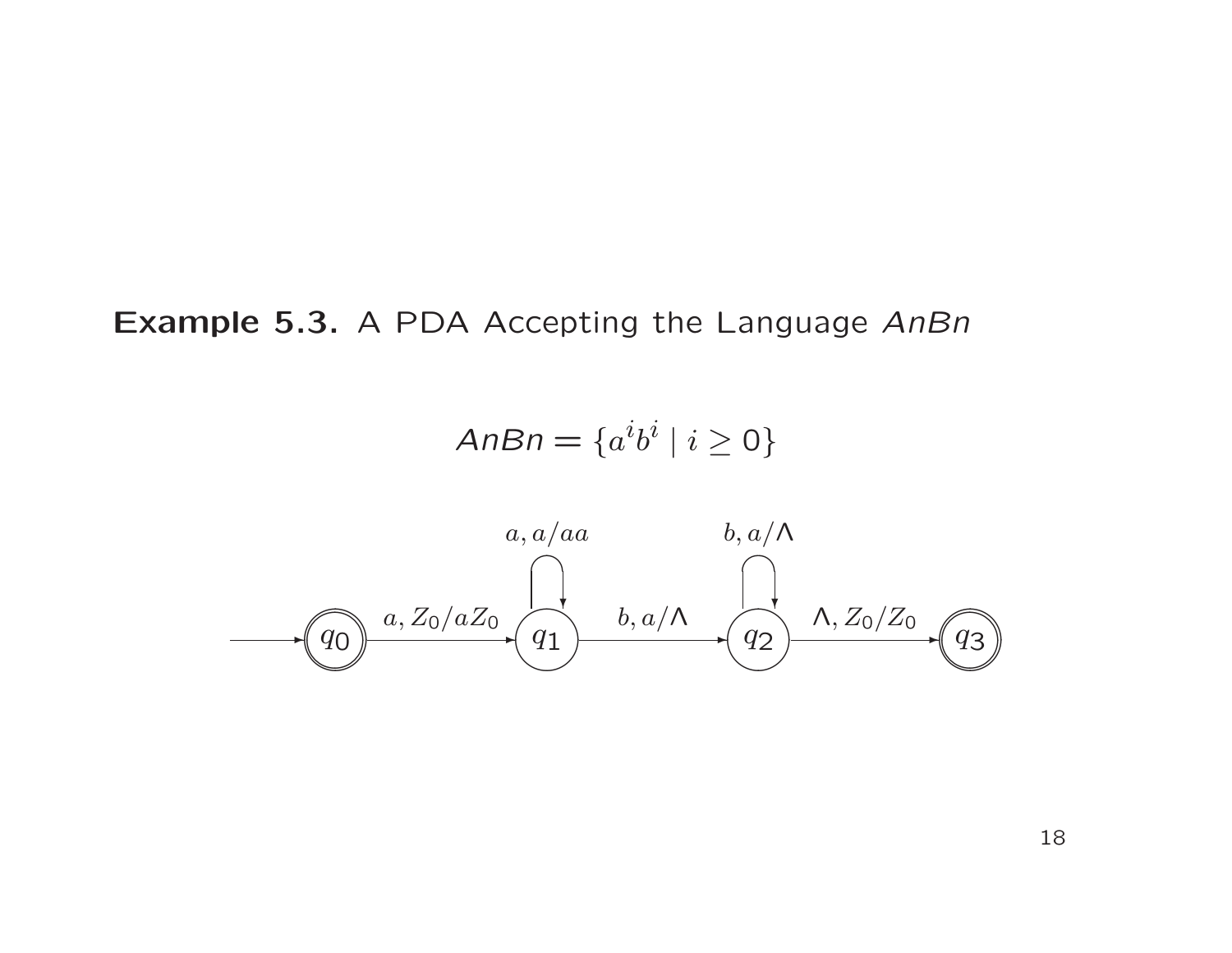Part of a slide from exercise class 1

### Exercise 7.4.

For each of the following languages, draw a transition diagram for <sup>a</sup> Turing machine that accepts that language.

$$
a. \text{ } AnBn = \{a^i b^i \mid i \ge 0\}
$$

With two tapes...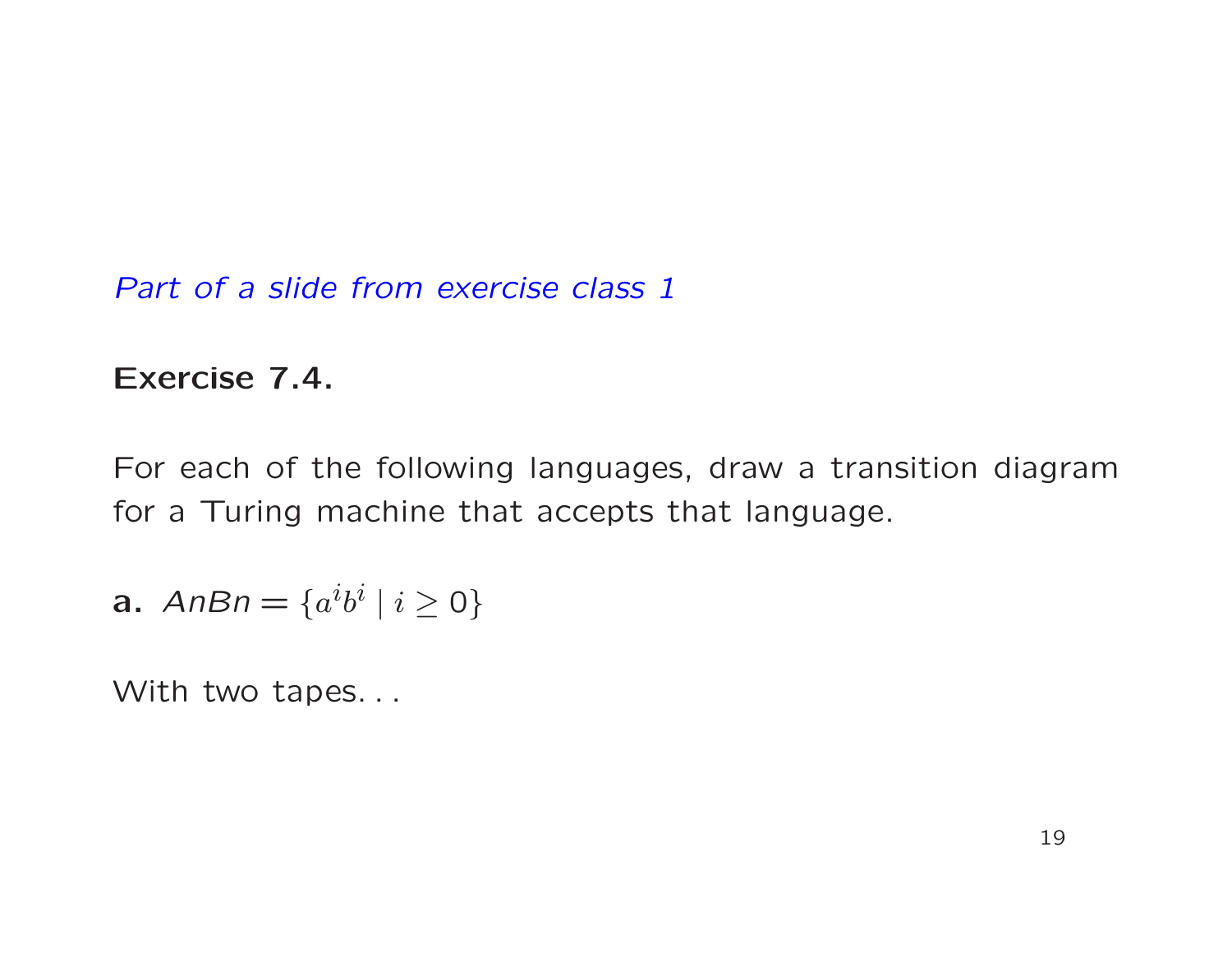#### Exercise 7.4.

For each of the following languages, draw a transition diagram for <sup>a</sup> Turing machine that accepts that language.

$$
a. \text{ } AnBn = \{a^i b^i \mid i \ge 0\}
$$

With two tapes:

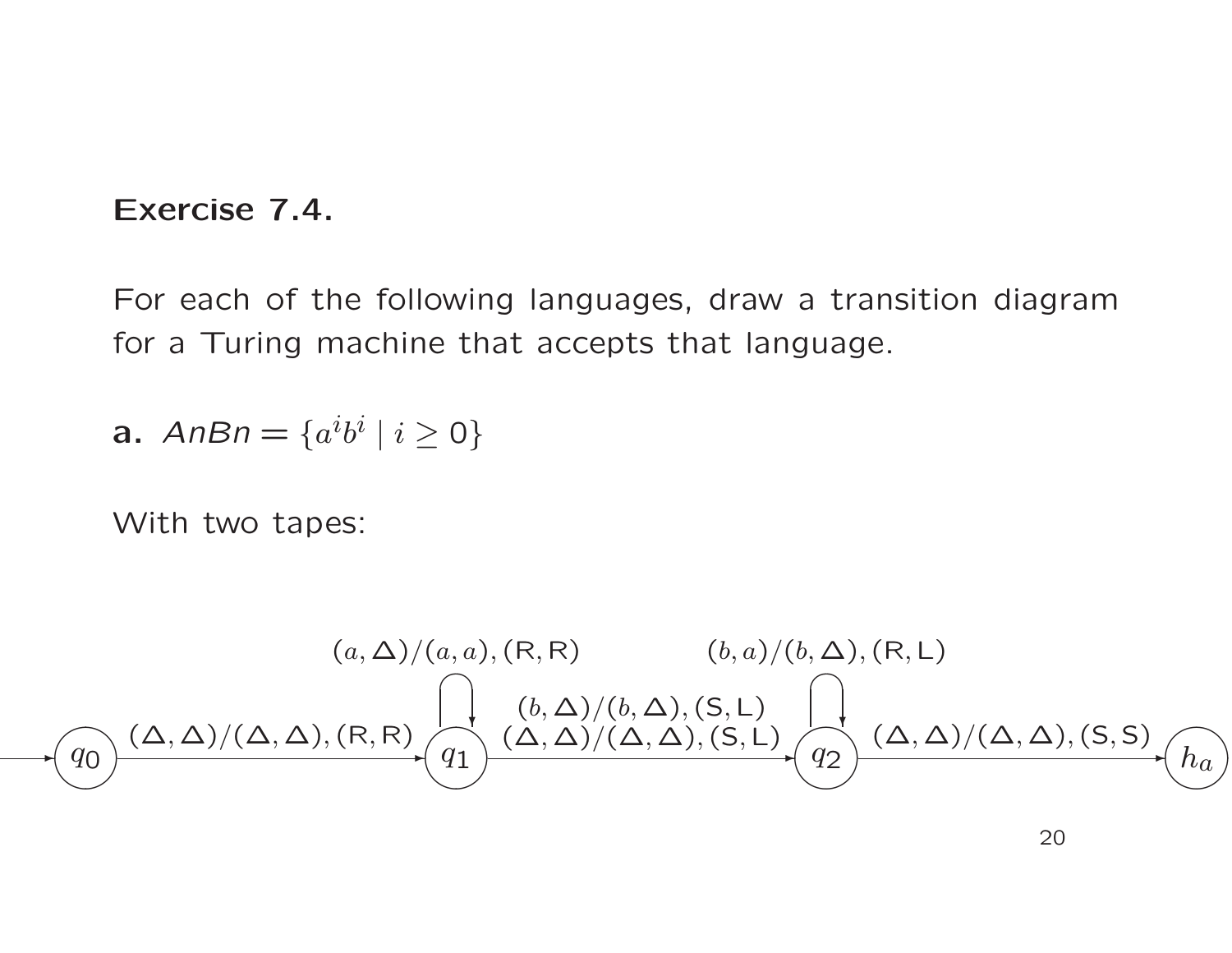A slide from exercise class 1

### Exercise 7.4.

For each of the following languages, draw a transition diagram for <sup>a</sup> Turing machine that accepts that language.

$$
a. \text{ } AnBn = \{a^i b^i \mid i \ge 0\}
$$

We could also use the portion of the tape to the right of the input, to simulate the stack of a deterministic pushdown automaton (works for any deterministic PDA!)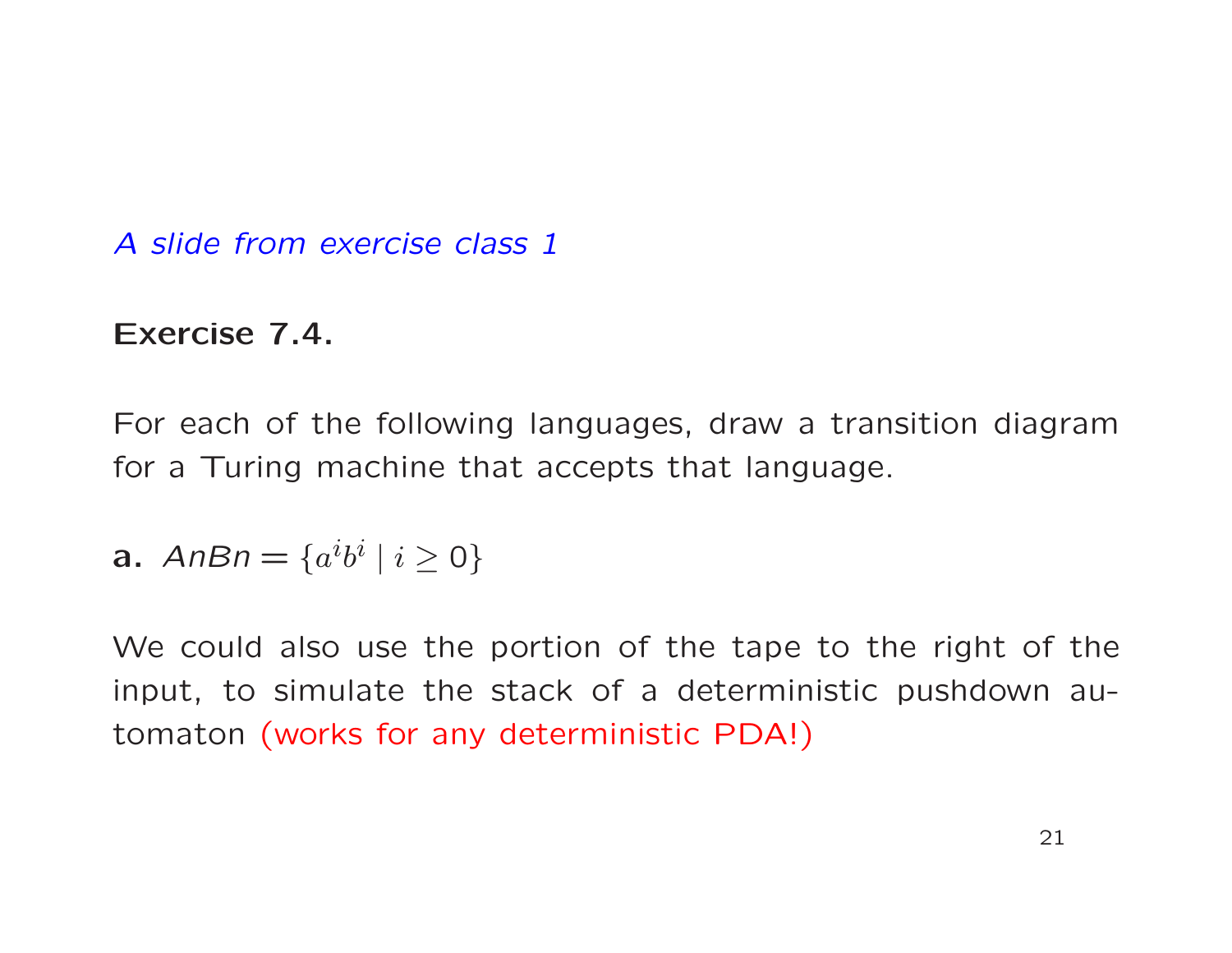### Example 7.24. Comparing Two Strings

Equal: accept  $\Delta x \Delta y$  if  $x = y$ , and reject if  $x \neq y$ 

2-tape TM. . .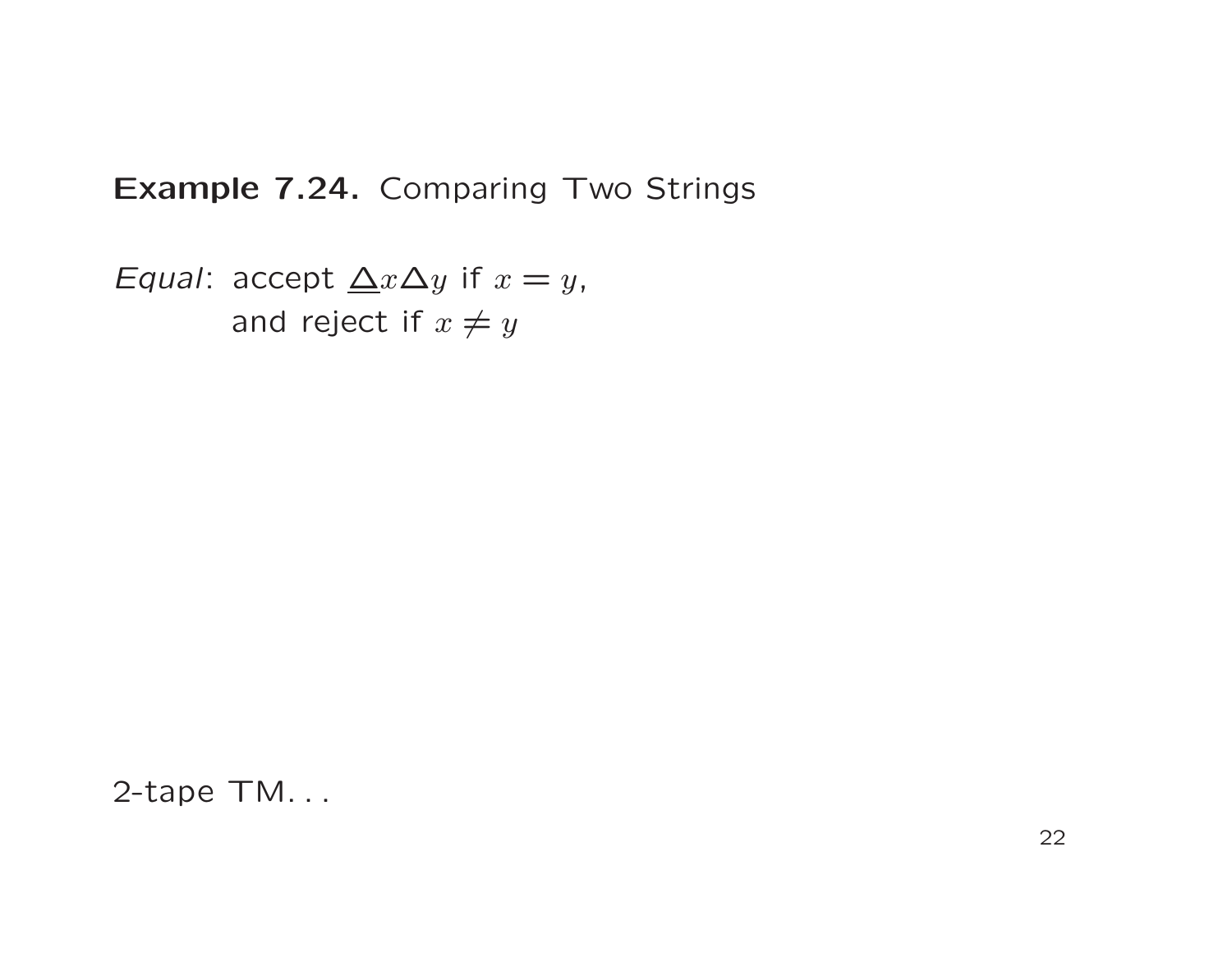Theorem 7.26. (informal) For every 2-tape TM T, there is an ordinary 1-tape TM  $T_1$ , which for every input  $x$ ,

- simulates the computation of  $T$  for  $x$ ,
- accepts (rejects)  $x$ , if and only if  $T$  accepts (rejects)  $x$ ,
- $\bullet$  on acceptance, leaves the same output on its tape as  $T$  leaves on its first tape.

The proof of this result does not have to be known for the exam.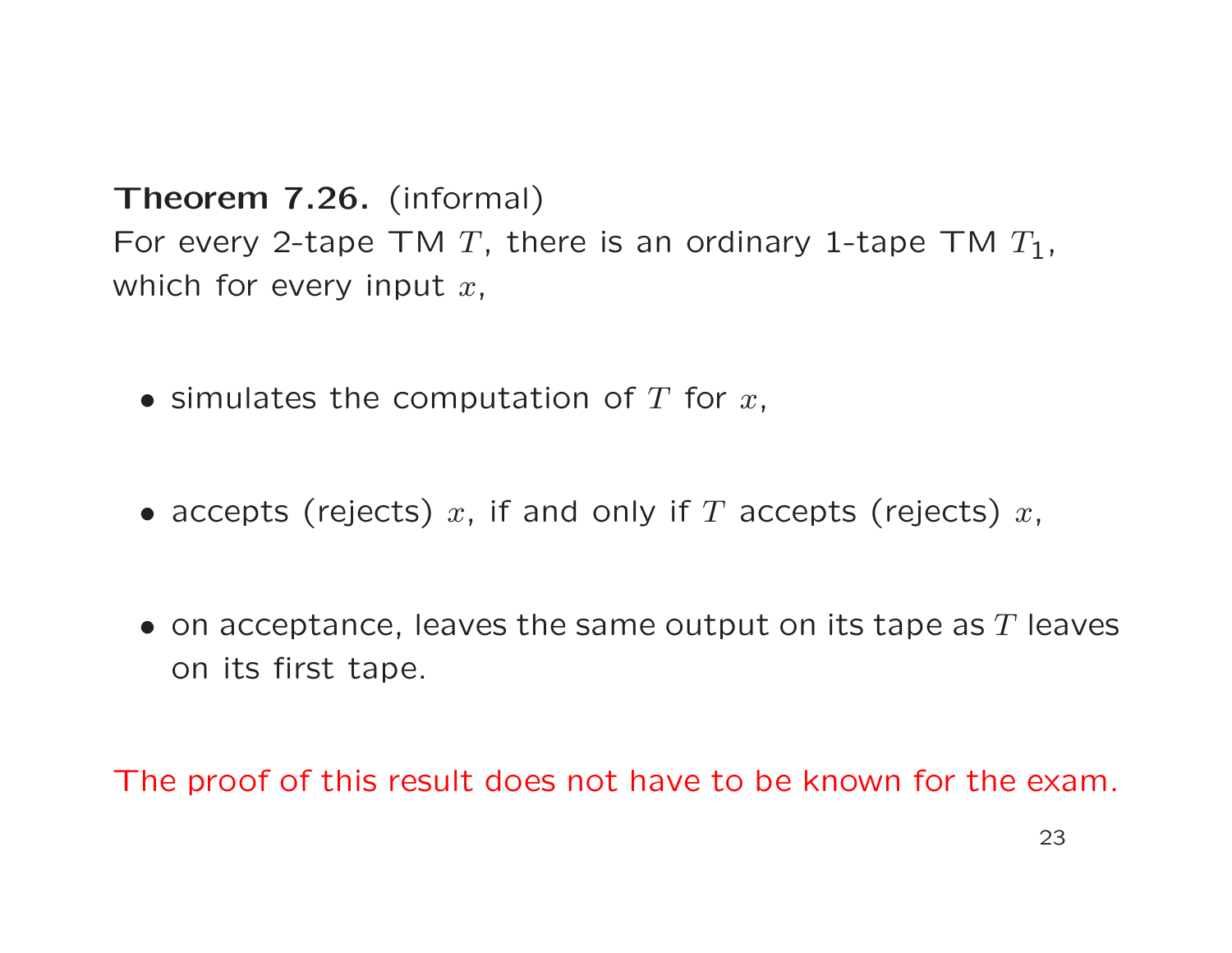## Corollary 7.27.

Every language that is accepted by a 2-tape TM can be accepted by an ordinary 1-tape TM,

and every function that is computed by a 2-tape TM can be computed by an ordinary TM.

```
This generalizes to k-tape TMs for k \geq 3.
```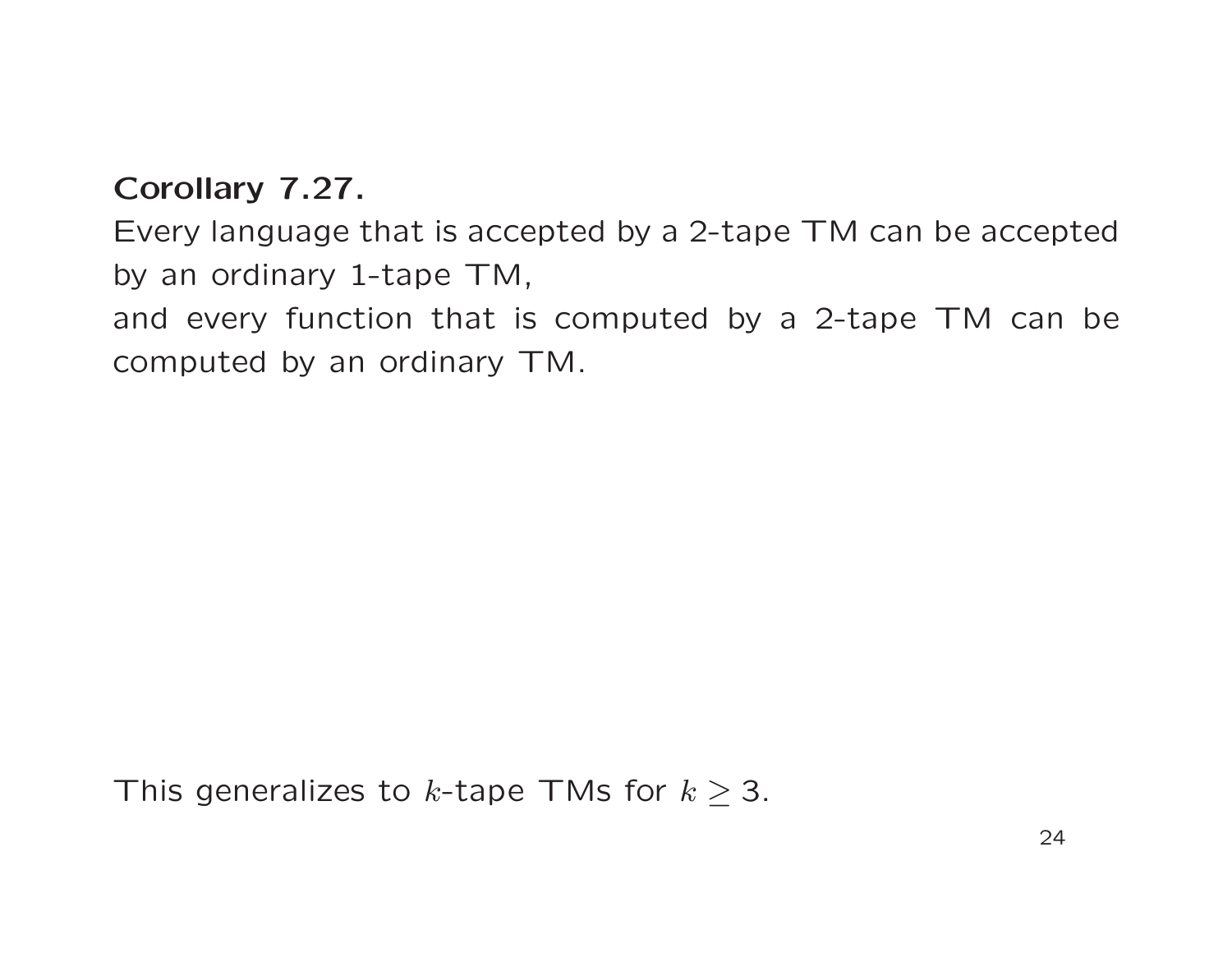## 7.7. Nondeterministic Turing Machines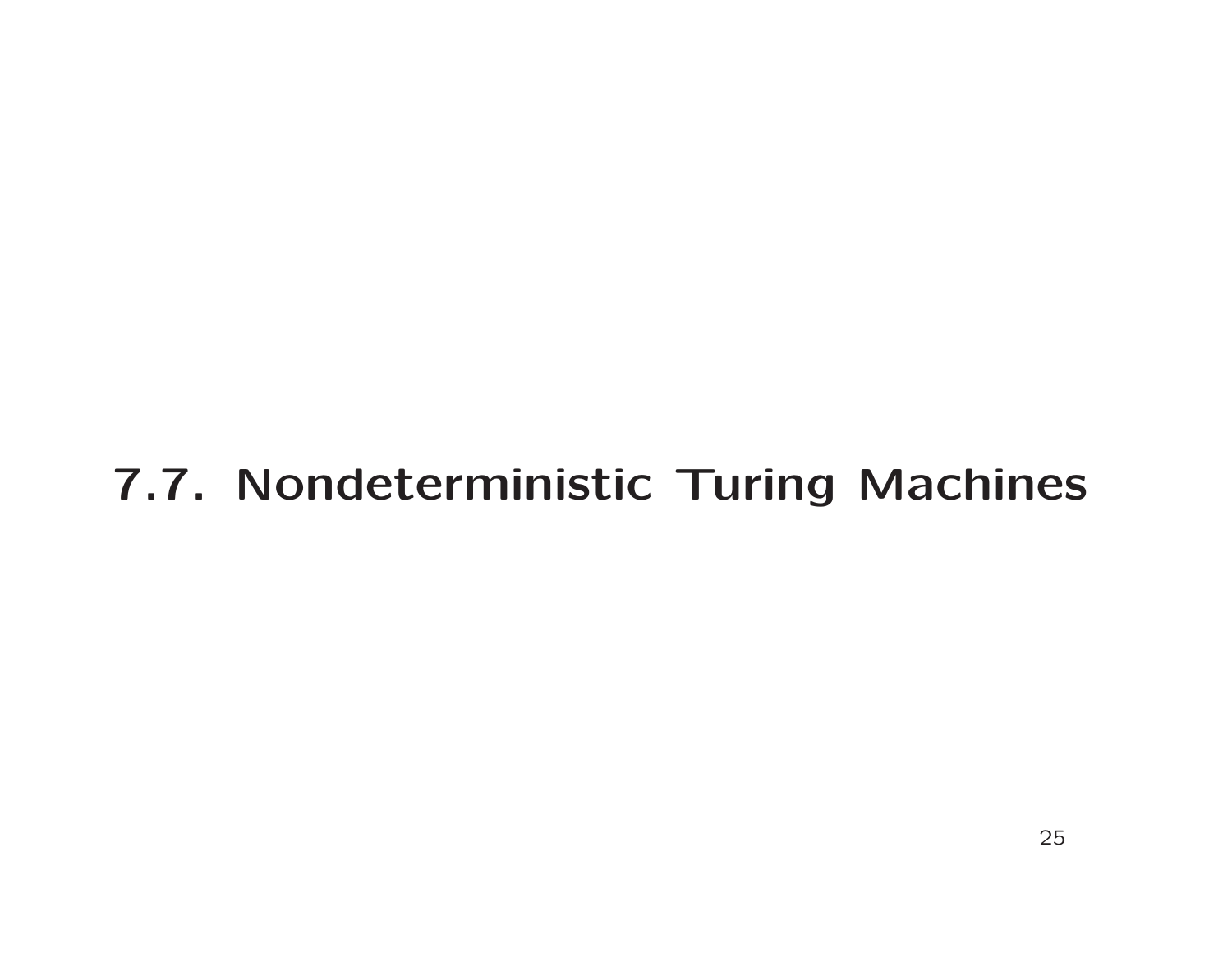A slide from lecture 2

Definition 7.1. Turing machines

A Turing machine (TM) is a 5-tuple  $T = (Q, \Sigma, \Gamma, q_0, \delta)$ , where

Q is a finite set of states. The two *halt* states  $h_a$  and  $h_r$  are not elements of Q.

 $\Sigma$ , the input alphabet, and  $\Gamma$ , the tape alphabet, are both finite sets, with  $\Sigma \subseteq \Gamma$ . The *blank* symbol  $\Delta$  is not an element of  $\Gamma$ .

 $q_0$ , the initial state, is an element of Q.

 $\delta$  is the transition function:

 $\delta$ :  $Q \times (\Gamma \cup {\Delta}) \rightarrow (Q \cup \{h_a, h_r\}) \times (\Gamma \cup {\Delta}) \times \{R, L, S\}$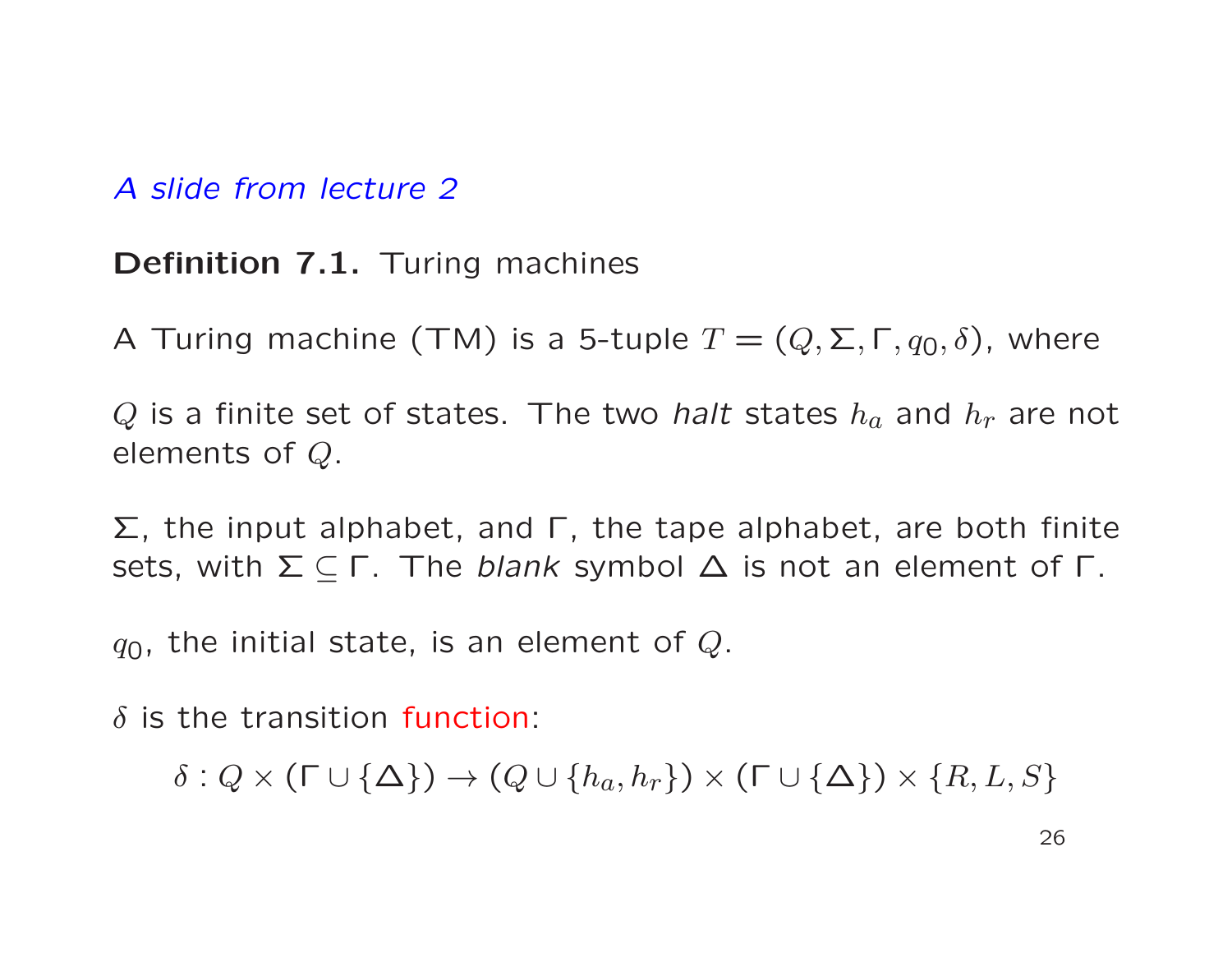## Nondeterministic Turing machine.

There may be more than one move for a state-symbol pair.

Same notation:

$$
wpax \vdash_T yqbz \quad wpa x \vdash_T^* yqbz
$$

A string  $x$  is accepted by  $T$  if

 $q_0 \Delta x \vdash_T^* wh_ay$ 

for some strings  $w, y \in (\Gamma \cup \{\Delta\})^*.$ 

NTM useful for accepting languages, for producing output, but not for computing function.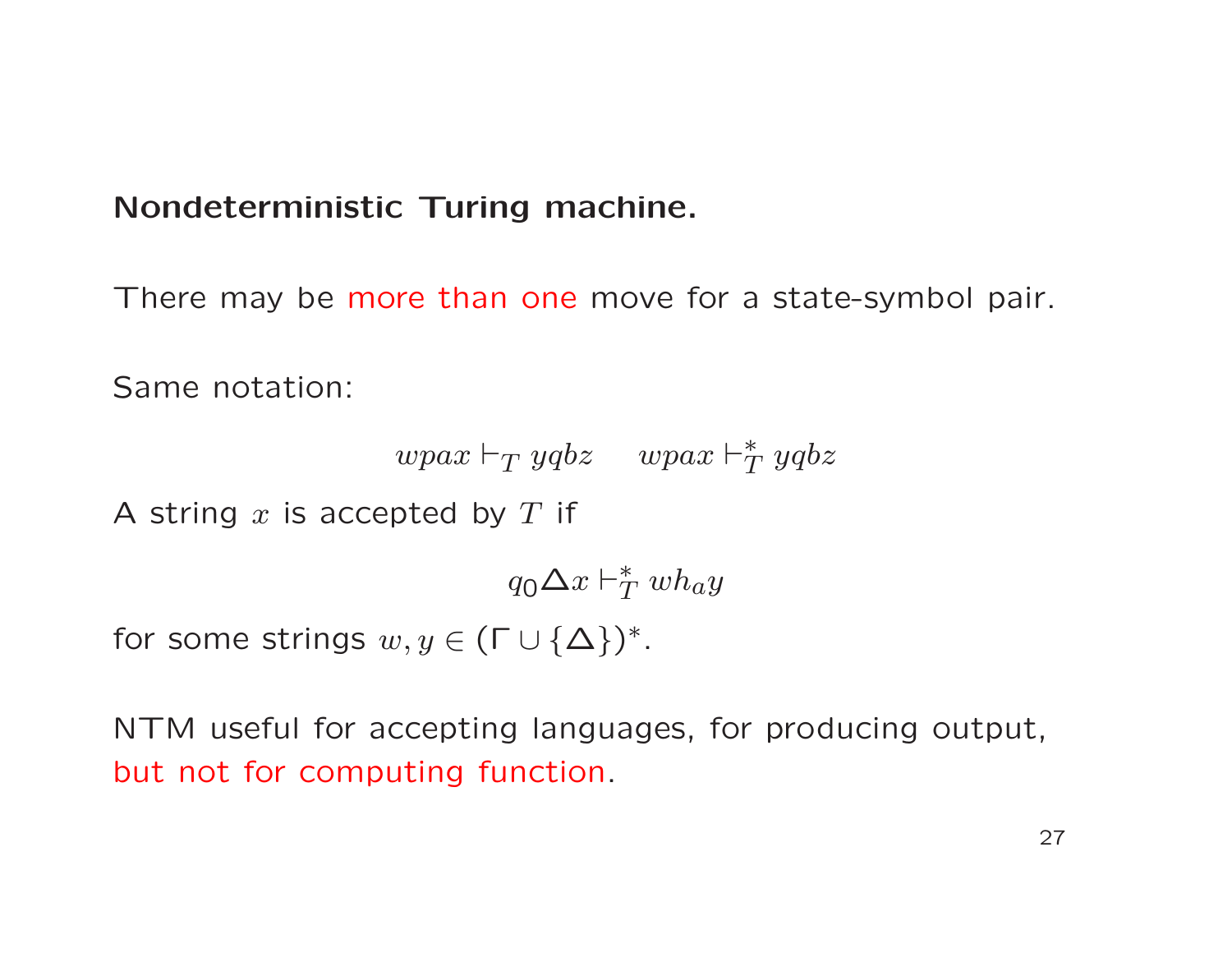Example 7.28. The Set of Composite Natural Numbers.

Use G2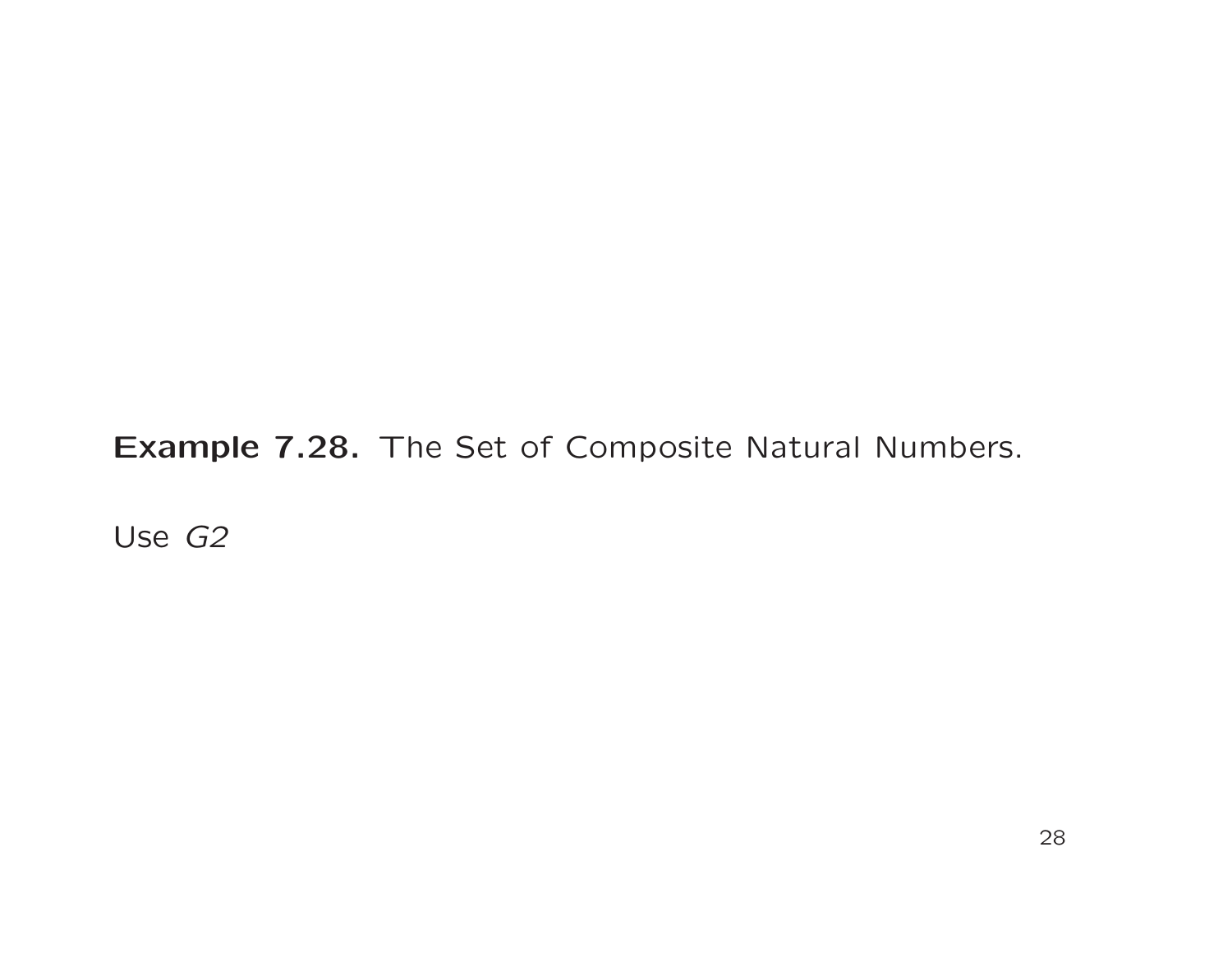Example 7.28. The Set of Composite Natural Numbers.

 $NB \rightarrow G2 \rightarrow NB \rightarrow G2 \rightarrow PB \rightarrow M \rightarrow PB \rightarrow Equal$ 

Take  $x = 1^{15}$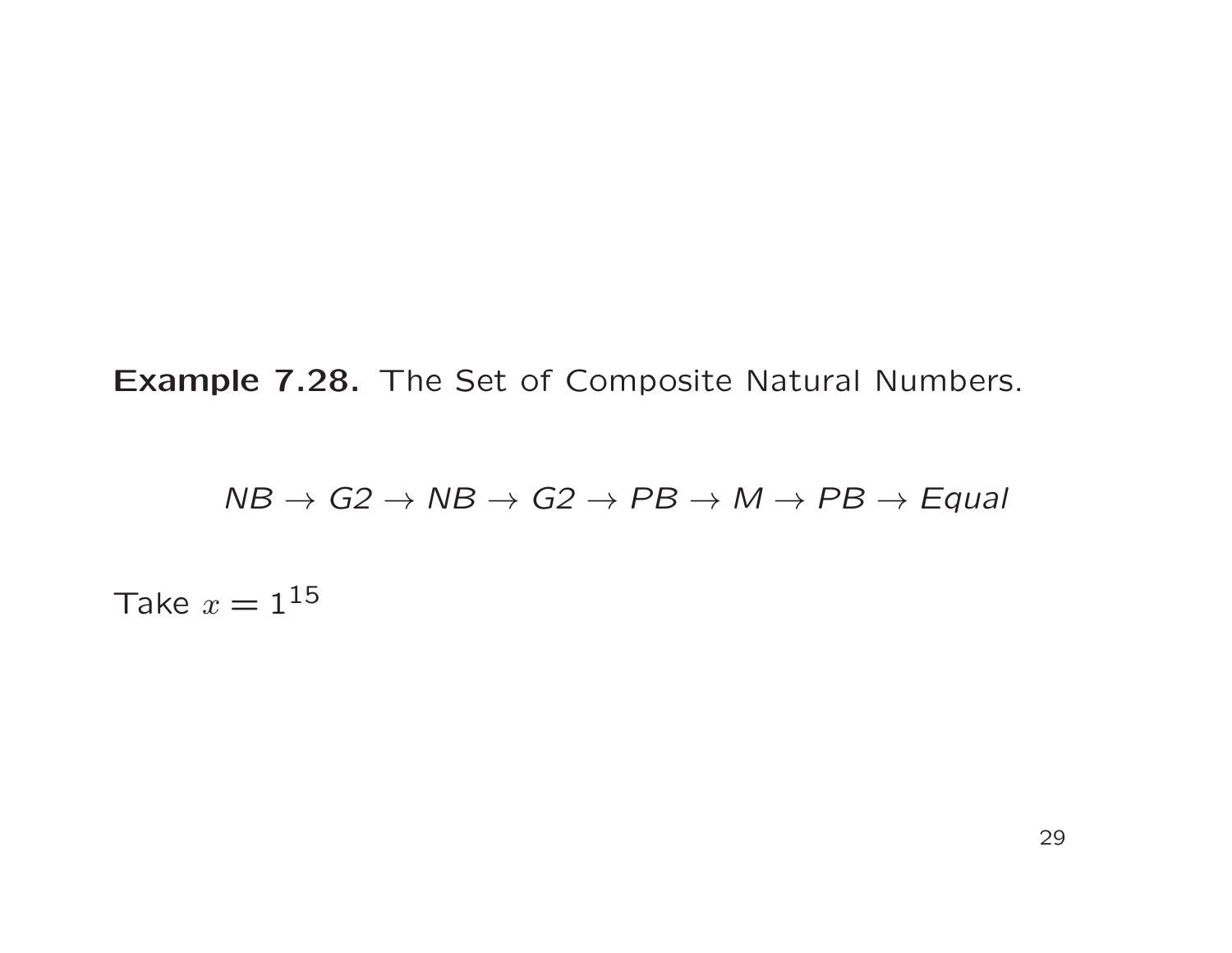Example 7.30. The Language of Prefixes of Elements of L.

Let  $L = L(T)$ . Then  $P(L) = \{x \in \Sigma^* \mid xy \in L \text{ for some } y \in \Sigma^*\}$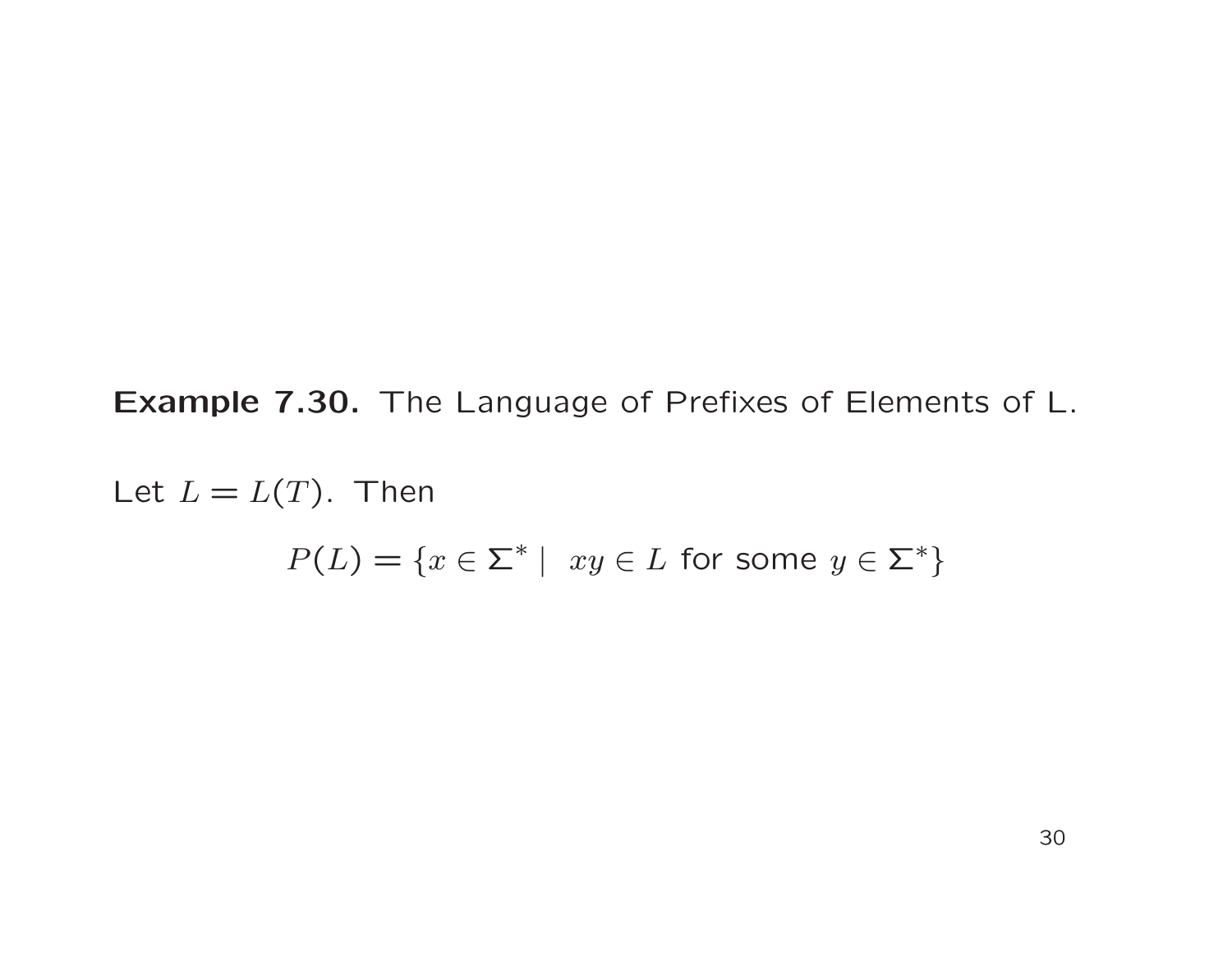Example 7.30. The Language of Prefixes of Elements of L.

Let  $L = L(T)$ . Then

$$
P(L) = \{ x \in \Sigma^* \mid xy \in L \text{ for some } y \in \Sigma^* \}
$$

Deterministic TM accepting  $P(L)$  may execute following algorithm for input  $x$ :

 $y = \Lambda$ ; while  $(T$  does not accept  $xy)$ y is next string in  $\Sigma^*$  (in canonical order); accept;

but. . .